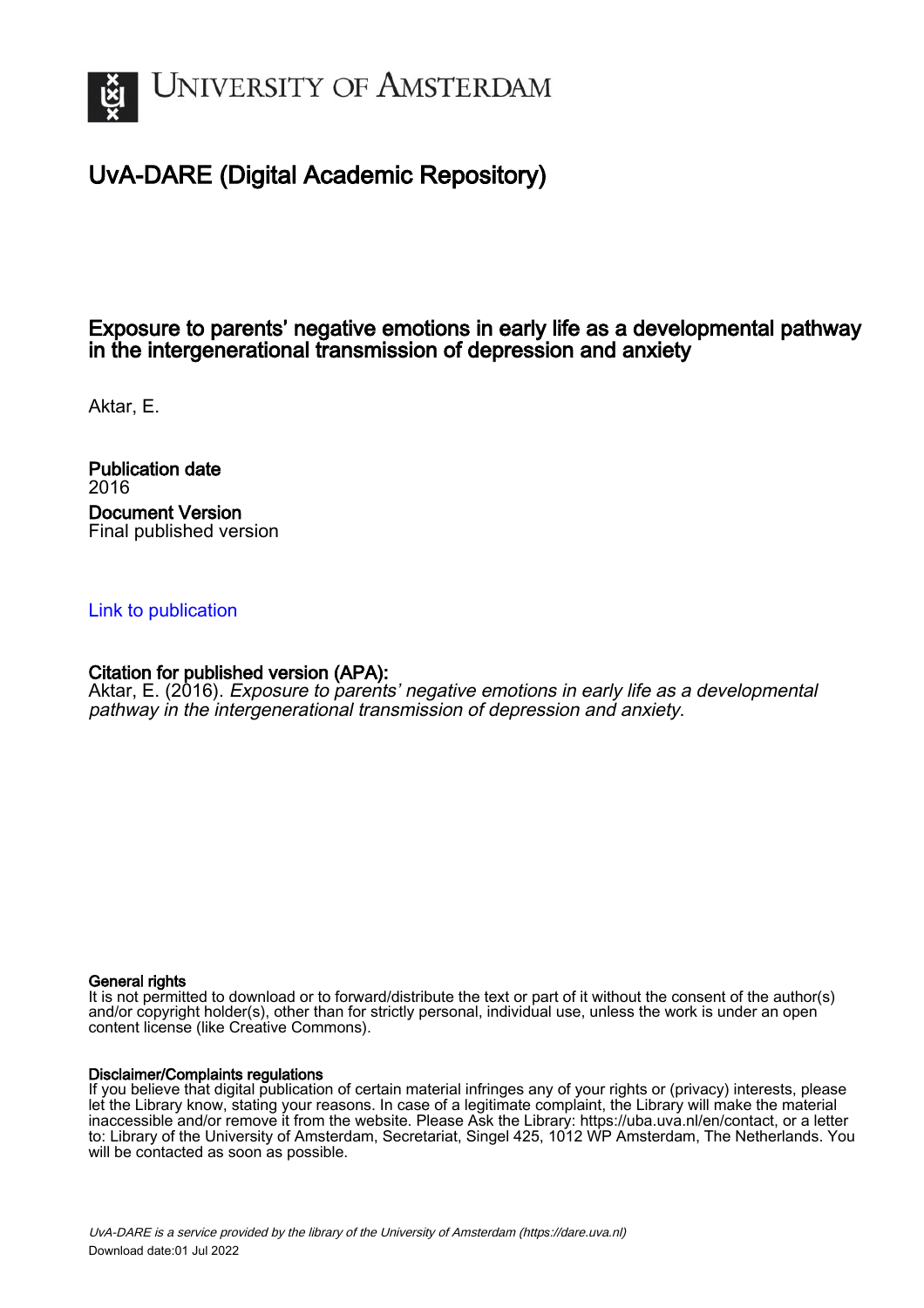## **REFERENCES**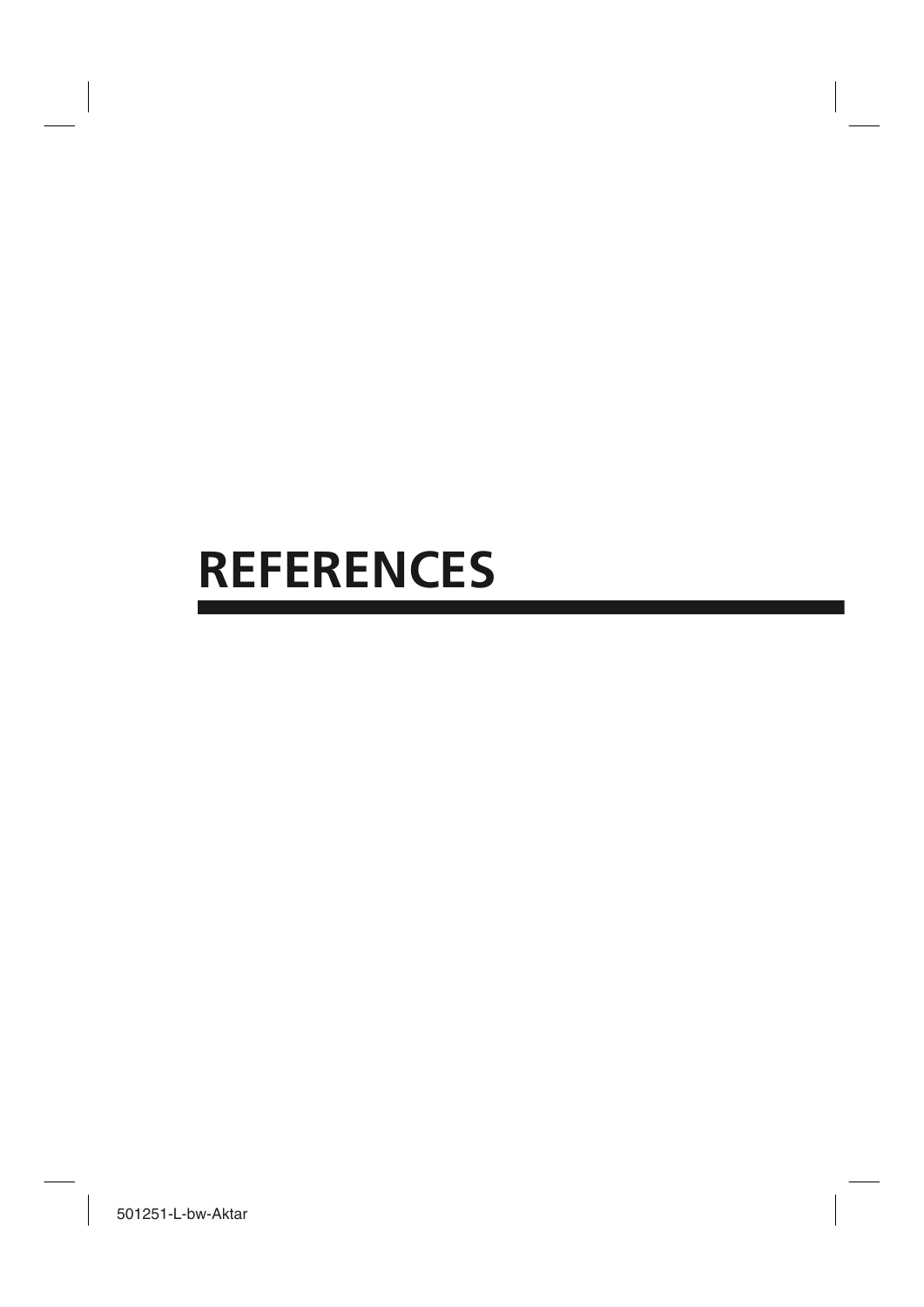- Aktar, E., Majdanžić, M., De Vente, W., & Bögels, S. M. (2013). The interplay between expressed parental anxiety and infant behavioural inhibition predicts infant avoidance in a social referencing paradigm. *The Journal of Child Psychology and Psychiatry, 54*, 144-156.
- Aktar, E., Majdandžić, M., De Vente, W., & Bögels, S. M. (2014). Parental social anxiety disorder prospectively predicts toddlers' fear/avoidance in a social referencing paradigm. *Journal of Child Psychology and Psychiatry*, *55*, 77-87.
- Als, H., Tronick, E., & Brazelton, T. B. (1979). Analysis of face-to-face interaction in infant-adult dyads. In M. E. Lamb, S. J. Suomi, & G. R. Stephenson (Eds.), *Social interaction analysis: Methodological Issues*, (pp. 33-77). Madison: University of Wisconsin.
- American Psychiatric Association. (1994). *Diagnostic and statistical manual of mental disorders*  (*4th ed.*) Washington, DC*:* American Psychiatric Association.
- American Psychiatric Association. (2013). *Diagnostic and statistical manual of mental disorders (5th ed.).* Arlington, VA: American Psychiatric Association.
- Askew, C., & Field, A. P. (2008). The vicarious learning pathway to fear 40 years on. *Clinical Psychology Review*, *28*, 1249-1265.
- Aston-Jones, G., Rajkowski, J., Kubiak, P., Valentino, R. J., & Shipley, M. T. (1996). Role of the locus coeruleus in emotional activation. *Progress in Brain Research*, *107*, 379-402.
- Aston-Jones, G., & Cohen, J. D. (2005). An integrative theory of locus coeruleus-norepinephrine function: Adaptive gain and optimal performance. *Annual Review of Neuroscience, 28*, 403-450.
- Austin, M. P., Hadzi-Pavlovic, D., Leader, L., Saint, K., & Parker, G. (2005). Maternal trait anxiety, depression and life event stress in pregnancy: relationships with infant temperament. *Early Human Development*, *81*, 183-190.
- Avan, B., Richter, L. M., Ramchandani, P. G., Norris, S. A., & Stein, A. (2010). Maternal postnatal depression and children's growth and behaviour during the early years of life: exploring the interaction between physical and mental health. *Archives of Disease in Childhood*, *95*, 690-695.
- Bagiella, E., Sloan, R. P., & Heitjan, D. F. (2000). Mixed-effects models in psychophysiology. *Psychophysiology*, *37*, 13-20.
- Barnett, M. A., Deng, M., Mills-Koonce, W. R., Willoughby, M., & Cox, M. (2008). Interdependence of parenting of mothers and fathers of infants. *Journal of Family Psychology, 22*, 561-573.
- Barrett, P. M., Rapee R. M., Dadds, M. M., & Ryan, S. M. (1996). Family enhancement of cognitive style in anxious and aggressive children. *Journal of Abnormal Child Psychology, 24*, 187-203.
- Beardslee, W. R., Gladstone, T. R., & O'Connor, E. E. (2011). Transmission and prevention of mood disorders among children of affectively ill parents: A review. *Journal of the American Academy of Child & Adolescent Psychiatry*, *50*, 1098-1109.
- Beck, C. T. (1995). The effects of postpartum depression on maternal-infant interaction: A metaanalysis. *Nursing Research*, *44*, 298-305.
- Beck, C. T. (2001). Predictors of postpartum depression: an update. *Nursing Research*, *50*, 275-285.
- Beck, A. T., & Clark, D. A. (1988). Anxiety and depression: An information processing perspective. *Anxiety Research*, *1*, 23-36.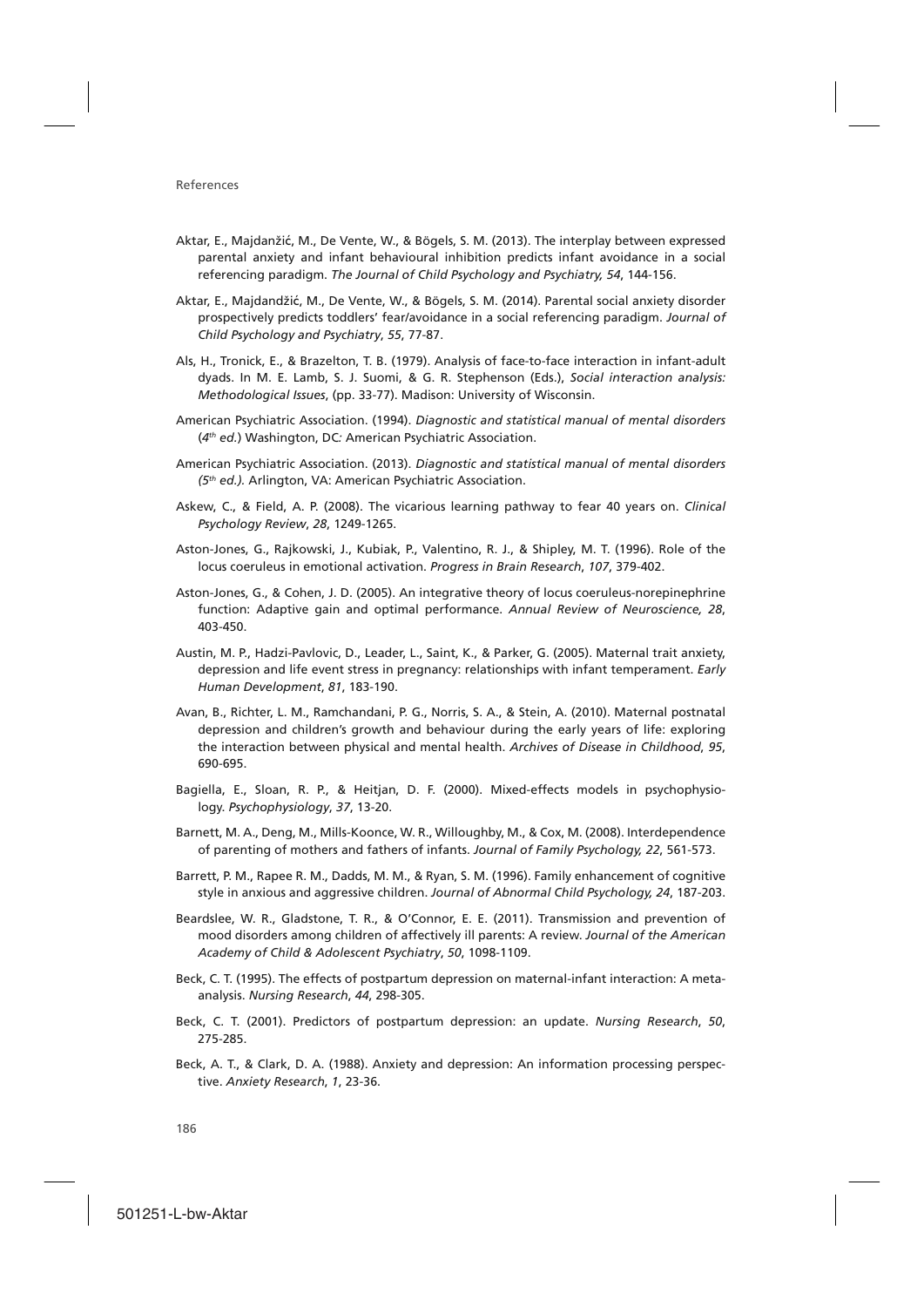- Beck, R., & Perkins, T. S. (2001). Cognitive content-specificity for anxiety and depression: A metaanalysis. *Cognitive Therapy and Research*, *25*, 651-663.
- Beck, A.T., Steer, R.A., & Brown, G.K. (1996). *Manual for the Beck Depression Inventory-II.* San Antonio, TX: Psychological Corporation.
- Beidel, D. C., & Turner, S. M. (1997). At risk for anxiety: I. Psychopathology in the offspring of anxious parents. *Journal of the American Academy of Child & Adolescent Psychiatry, 36*, 918-924.
- Belsky, J., Bakermans-Kranenburg, M. J., & Van IJzendoorn, M. H. (2007). For better and for worse: Differential susceptibility to environmental influences. *Current Directions in Psychological Science*, *16*, 300-304.
- Belsky, J., Gilstrap, B., & Rovine, M. (1984). The Pennsylvania Infant and Family Development Project, I: Stability and change in mother-infant and father-infant interaction in a family setting at one, three, and nine months. *Child Development, 55,* 692-705.
- Belsky, J., & Pluess, M. (2009). Beyond diathesis stress: Differential susceptibility to environmental influences. *Psychological Bulletin, 135*, 885-908.
- Bertenthal, B. I., & Campos, J. J. (1990). A systems approach to the organizing effects of selfproduced locomotion during infancy. In C. Rovee-Collier, & L. P. Lipsitt (Eds.), *Advances in infancy research* (Vol 6, pp. 1-60). Nordwood, NJ: Ablex.
- Biederman, J., Rosenbaum, J. F., Chaloff, J., & Kagan, J. (1995). Behavioural inhibition as a risk factor for anxiety disorders. In J. S. March (Ed.), *Anxiety disorders in children and adolescents*  (pp*.* 61-81). New York, NY: Guilford Press.
- Bijl, R. V., Ravelli, A., & Van Zessen, G. (1998). Prevalence of psychiatric disorder in the general population: Results of The Netherlands Mental Health Survey and Incidence Study (NEMESIS). *Social Psychiatry and Psychiatric Epidemiology*, *33*, 587-595.
- Blackford, J. U., & Walden, T. A. (1998). Individual differences in social referencing. *Infant Behavior and Development*, *21*, 89-102.
- Bornstein, M. H., Arterberry, M. E., Mash, C., & Manian, N. (2011). Discrimination of facial expression by 5-month-old infants of nondepressed and clinically depressed mothers. *Infant Behavior and Development*, *34*, 100-106.
- Boyer, P., & Bergstrom, B. (2011). Threat-detection in child development: An evolutionary perspective. *Neuroscience & Biobehavioral Reviews*, *35*, 1034-1041.
- Bögels, S. M., & Brechman-Toussaint, M. L. (2006). Family issues in child anxiety: Attachment, family functioning, parental rearing and beliefs. *Clinical Psychology Review*, *26*, 834-856.
- Bögels, S. M., & Perotti, E. C. (2011). Does father know best? A formal model of the paternal influence on childhood social anxiety. *Journal of Child and Family Studies, 20*, 171-181.
- Bögels, S. M., & Phares, V. (2008). Fathers' role in the etiology, prevention and treatment of child anxiety: A review and a new model. *Clinical Psychology Review*, *28*, 539-558.
- Bögels, S.M., & Restifo, K. (2014). *Mindful parenting: A guide for mental health practitioners*. New York: Springer.
- Bögels, S. M., & Van Melick, M. (2004). The relationship between child-report, parent self-report, and partner report of perceived parental rearing behaviors and anxiety in children and parents. *Personality and Individual Differences*, *37*, 1583-1596.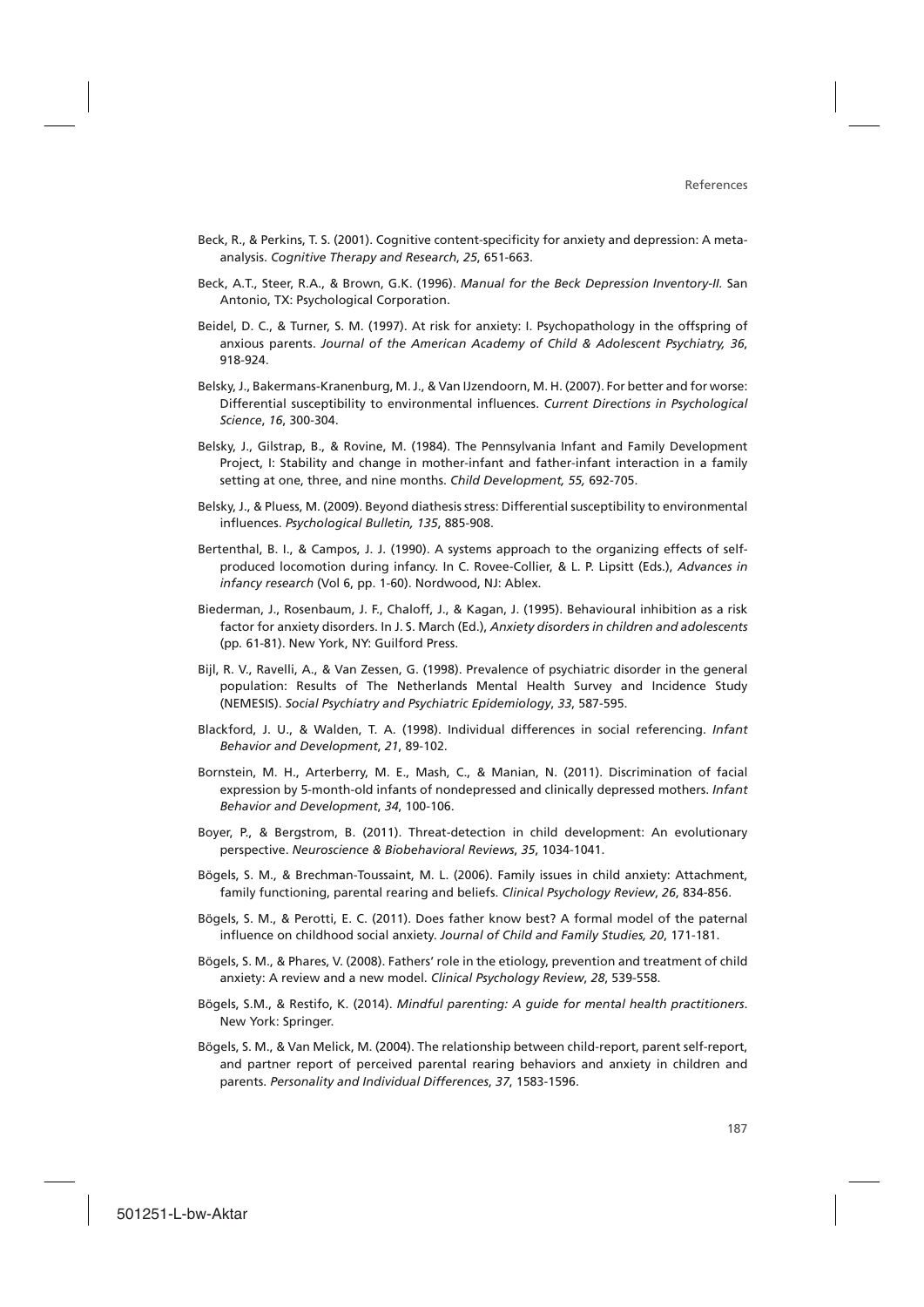- Bradley, M. M., Miccoli, L., Escrig, M. A., & Lang, P. J. (2008). The pupil as a measure of emotional arousal and autonomic activation. *Psychophysiology*, *45*, 602-607.
- Bradshaw, D. L., Goldsmith H. H., & Campos, J. J. (1987). Attachment, temperament, and social referencing: Interrelationships among three domains of infant affective behaviour. *Infant Behaviour and Development, 10*, 223-231.
- Braungart-Rieker, J., Garwood, M. M., Powers, B. P., & Notaro, P. C. (1998). Infant affect and affect regulation during the still-face paradigm with mothers and fathers: The role of infant characteristics and parental sensitivity. *Developmental Psychology*, *34*, 1428-1437.
- Bruder-Costello, B., Warner, V., Talati, A., Nomura, Y., Bruder, G., & Weissman, M. (2007). Temperament among offspring at high and low risk for depression. *Psychiatry Research*, *153*, 145-151.
- Bureau, J. F., Easterbrooks, M. A., & Lyons-Ruth, K. (2009). Maternal depression in infancy: Critical to children's depression in childhood and adolescence? *Development and Psychopathology, 21*, 519-537.
- Calkins, S. D., Fox, N. A., & Marshall, T. R. (1996). Behavioral and physiological antecedents of inhibited and uninhibited behavior. *Child Development*, *67*, 523-540.
- Campbell, S. B., Cohn, J. F., & Meyers, T. (1995). Depression in first-time mothers: Mother-infant interaction and depression chronicity. *Developmental Psychology*, *31*, 349-357.
- Campos, J. J., Anderson, D. I., Barbu-Roth, M. A., Hubbard, E. M., Hertenstein, M. J., & Witherington, D. (2000). Travel broadens the mind. *Infancy*, *1*, 149-219.
- Campos, J. J., Thein, S., & Owen, D. (2003). A Darwinian legacy to understanding human infancy. *Annals of the New York Academy of Sciences*, *1000*, 110-134.
- Carpenter, M., Nagell, K., Tomasello, M., Butterworth, G., & Moore, C. (1998). Social cognition, joint attention, and communicative competence from 9 to 15 months of age. *Monographs of the Society for Research in Child Development, 63*, 1-176.
- Carra, C., Lavelli, M., Keller, H., & Kärtner, J. (2013). Parenting infants: Socialization goals and behaviors of Italian mothers and immigrant mothers from West Africa. *Journal of Cross-Cultural Psychology*, *44*, 1304-1320.
- Carver, L. J., & Vaccaro, B. G. (2007). 12-month-old infants allocate increased neural resources to stimuli associated with negative adult emotion. *Developmental Psychology*, *43*, 54-69.
- Chabrol, H., Bron, N., & Le Camus, J. (1996). Mother-infant and father-infant interactions in postpartum depression. *Infant Behavior and Development*, *19*, 149-152.
- Cicchetti, D. (2006). Developmental and psychopathology. In D. Cicchetti & D. J. Cohen (Eds.), *Developmental psychopathology (2nd ed.): Theory and method* (Vol. 1, pp. 1-23). New York: John Wiley & Sons, Inc.
- Cicchetti, D., & Dawson, G. (2002). Editorial: Multiple levels of analysis. *Development and Psychopathology*, *14*, 417-420.
- Cicchetti, D., & Toth, S. L. (1995). A developmental psychopathology perspective on child abuse and neglect. *Journal of the American Academy of Child & Adolescent Psychiatry*, *34*, 541-565.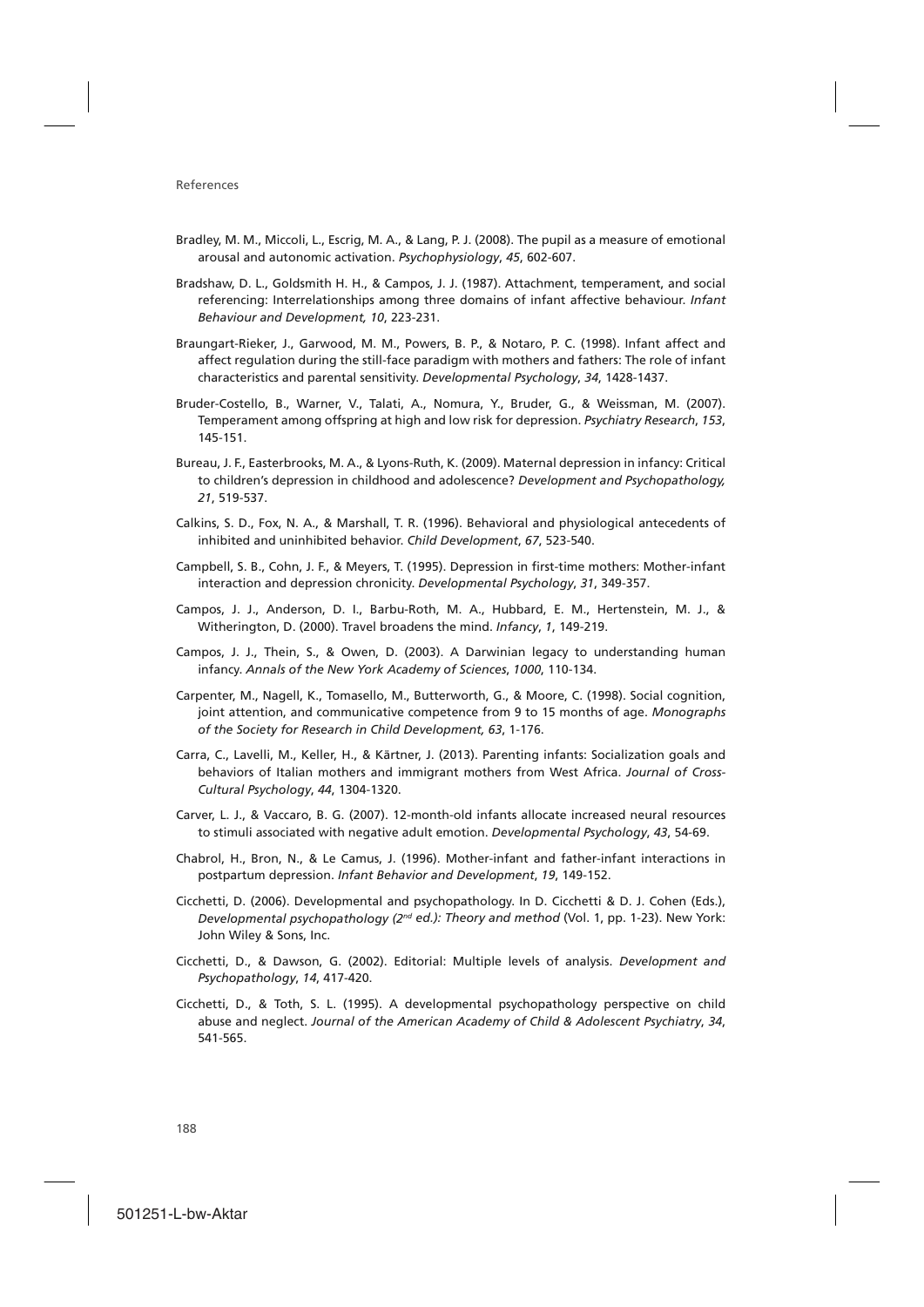- Cicchetti, D., & Toth, S. L. (1998). The development of depression in children and adolescents. *American Psychologist*, *53*, 221-241.
- Cicchetti, D., & Toth, S. L. (2005). Child maltreatment. *Annual Reviews in Clinical Psychology*, *1*, 409-438.
- Clauss, J. A., & Blackford, J. U. (2012). Behavioral inhibition and risk for developing social anxiety disorder: A meta-analytic study. *Journal of the American Academy of Child and Adolescent Psychiatry*, *51*, 1066-1075.
- Cohn, J. F., Campbell, S. B., Matias, R., & Hopkins, J. (1990). Face-to-face interactions of postpartum depressed and nondepressed mother-infant pairs at 2 months. *Developmental Psychology*, *26*, 15-23.
- Cohn, J. F., & Tronick, E. Z. (1987). Mother-infant face-to-face interaction: The sequence of dyadic states at 3, 6, and 9 months. *Developmental Psychology*, *23*, 68-77.
- Colonnesi, C., Zijlstra, B. J., Van der Zande, A., & Bögels, S. M. (2012). Coordination of gaze, facial expressions and vocalizations of early infant communication with mother and father. *Infant Behavior and Development*, *35*, 523-532.
- Creswell, C., Cooper, P., Giannakakis, A., Schofield, E., Woolgar, M., & Murray, L. (2011). Emotion processing in infancy: specificity in risk for social anxiety and associations with two year outcomes. *Journal of Experimental Psychopathology*, *2*, 490-508.
- Creswell, C., & Waite, P. (2015). The dynamic influence of genes and environment in the intergenerational transmission of anxiety. *American Journal of Psychiatry*, *172*, 1-2.
- Creswell, C., Woolgar, M., Cooper, P., Giannakakis, A., Schofield, E., Young, A. W., & Murray, L. (2008). Processing of faces and emotional expressions in infants at risk of social phobia. *Cognition and Emotion*, *22*, 437-458.
- De Haan, M., Belsky, J., Reid, V., Volein, A., & Johnson, M. H. (2004). Maternal personality and infants' neural and visual responsivity to facial expressions of emotion. *Journal of Child Psychology and Psychiatry*, *45*, 1209-1218.
- De Haan, M., & Nelson, C. A. (1997). Recognition of the mother's face by six-month-old infants: a neurobehavioral study. *Child Development*, *68*, 187-210.
- De Haan, M., & Nelson, C. A. (1999). Brain activity differentiates face and object processing in 6-month-old infants. *Developmental Psychology*, *35*, 1114-1121.
- De Rosnay, M., Cooper, P. J., Tsigaras, N., & Murray, L. (2006). Transmission of social anxiety from mother to infant: An experimental study using a social referencing paradigm. *Behaviour Research and Therapy*, *44*, 1165-1175.
- Degnan, K. A., Almas, A. N., & Fox, N. A. (2010). Temperament and the environment in the etiology of childhood anxiety. *Journal of Child Psychology and Psychiatry*, *51*, 497-517.
- D'Entremont, B., Hains, S. M. J., & Muir, D. W. (1997). A demonstration of gaze following in 3-to 6-month-olds. *Infant Behavior and Development*, *20*, 569-572.
- Diego, M. A., Field, T., Jones, N. A., Hernandez-Reif, M., Cullen, C., Schanberg, S., & Kuhn, C. (2004). EEG responses to mock facial expressions by infants of depressed mothers. *Infant Behavior and Development*, *27*, 150-162.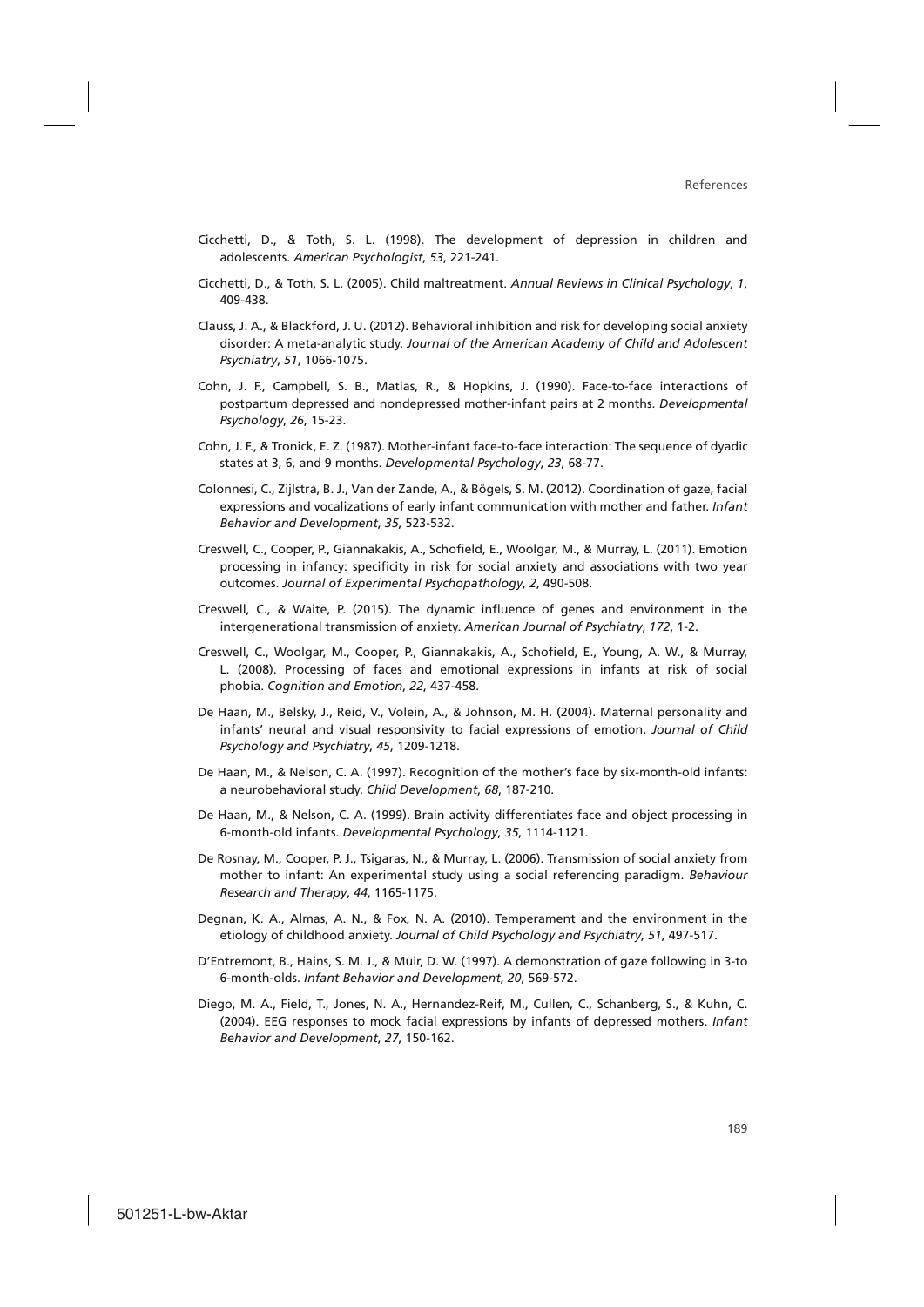- Dietz, L. J., Jennings, K. D., Kelley, S. A., & Marshal, M. (2009). Maternal depression, paternal psychopathology, and toddlers' behavior problems. *Journal of Clinical Child and Adolescent Psychology*, *38*, 48-61.
- Dubi, K., Rapee, R. M., Emerton, J. L., & Schniering, C. A. (2008). Maternal modeling and the acquisition of fear and avoidance in toddlers: Influence of stimulus preparedness and child temperament. *Journal of Abnormal Child Psychology*, *36*, 499-512.
- Di Nardo, P. A., Brown, T. A., & Barlow, D. H. (1994). *Anxiety disorders interview schedule for DSM-IV: Lifetime version (ADIS-1V-L).* San Antonio, TX: Psychological Corporation.
- Dunne, G., & Askew, C. (2013). Vicarious learning and unlearning of fear in childhood via mother and stranger models. *Emotion*, *13*, 974-980.
- Edhborg, M., Lundh, W., Seimyr, L., & Widström, A. M. (2003). The parent-child relationship in the context of maternal depressive mood. *Archives of Women's Mental Health*, *6*, 211-216.
- Ekman, P., & Friesen, W. V. (1978). *Facial action coding system.* Palo Alto: Consulting Psychologist Press.
- Eley, T. C. (2001). Contributions of behavioural genetics research: Quantifiying genetic, shared environmental and non-shared environmental influences. In M. W. Vasey, & M. R. Dadds (Eds.), *The developmental psychopathology of anxiety* (pp. 45-59). New York: NY Oxford University Press.
- Emde, R. N. (1992). Social referencing research: Uncertainty, self and search for meaning. In Feinman, S. (Ed.), *Social referencing and the social construction of reality in infancy* (pp. 79- 95). New York: Plenum Press.
- England, M. J., Sim, L. J. (Eds.). (2009). *Depression in parents, parenting, and children: opportunities to improve identification, treatment, and prevention*. Washington, DC: National Academies Press.
- Fava, M., Alpert, J. E., Carmin, C. N., Wisniewski, S. R., Trivedi, M. H., Biggs, M. M., ... & Rush, J. A. (2004). Clinical correlates and symptom patterns of anxious depression among patients with major depressive disorder in STAR\*D. *Psychological Medicine*, *34*, 1299-1308.
- Feinman, S. (1982). Social referencing in infancy. *Merrill-Palmer Quarterly, 28*, 445-470.
- Feinman, S., & Lewis, M. (1983). Social referencing at ten months: A second-order effect on infants' responses to strangers. *Child Development, 54*, 878-887.
- Feinman, S., Roberts, D., Hsieh, K., Sawyer, D., & Swanson, D. (1992). A critical review of social referencing in infancy. In Feinman, S. (Ed.), *Social referencing and the social construction of reality in infancy* (pp. 4-15)*.* New York: Plenum Press.
- Feldman, R. (2003). Infant-mother and infant-father synchrony: The coregulation of positive arousal. *Infant Mental Health Journal*, *24*, 1-23.
- Feldman, R. (2007). Parent–infant synchrony and the construction of shared timing; physiological precursors, developmental outcomes, and risk conditions. *Journal of Child Psychology and Psychiatry*, *48*, 329-354.
- Field, T. M. (1984). Early interactions between infants and their postpartum depressed mothers. *Infant Behavior and Development*, *7*, 517-522.
- Field, T., Diego, M., & Hernandez-Reif, M. (2006). Prenatal depression effects on the fetus and newborn: a review. *Infant Behavior and Development*, *29*, 445-455.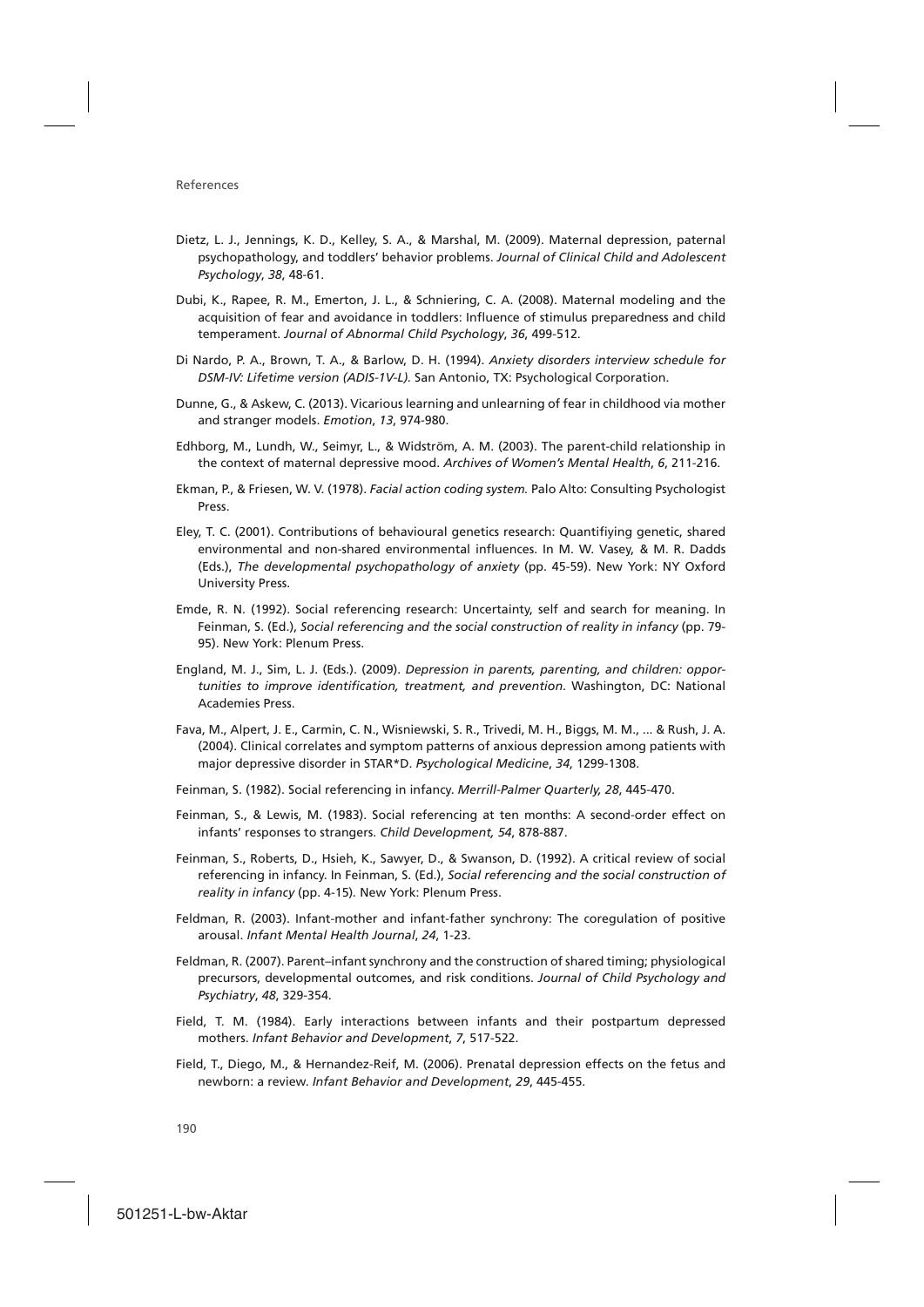- Field, T., Diego, M., & Hernandez-Reif, M. (2009). Depressed mothers' infants are less responsive to faces and voices. *Infant Behavior and Development*, *32*, 239-244.
- Field, T., Healy, B., Goldstein, S., Perry, S., Bendell, D., Schanberg, S., ... & Kuhn, C. (1988). Infants of depressed mothers show "depressed" behavior even with nondepressed adults. *Child Development*, *59*, 1569-1579.
- Field, T., Hernandez-Reif, M., Diego, M., Feijo, L., Vera, Y., Gil, K., & Sanders, C. (2007). Stillface and separation effects on depressed mother-infant interactions*. Infant Mental Health Journal, 28*, 314-323.
- Field, T., Hernandez-Reif, M., Vera, Y., Gil, K., Diego, M, Bendell, D., …Yando, R. (2005). Anxiety and anger effects on depressed mother-infant spontaneous and imitative interactions. *Infant Behavior and Development, 28*, 1-9.
- Field, T., Pickens, J., Fox, N. A., Gonzalez, J., & Nawrocki, T. (1998). Facial expression and EEG responses to happy and sad faces/voices by 3-month-old infants of depressed mothers. *British Journal of Developmental Psychology*, *16*, 485-494.
- Field, T., Vega-Lahr, N., Goldstein, S., & Scafidi, F. (1987). Interaction behavior of infants and their dual-career parents. *Infant Behavior and Development*, *10*, 371-377.
- Fisak, B., & Grills-Taquechel, A. E. (2007). Parental modeling, reinforcement, and information transfer: Risk factors in the development of child anxiety? *Clinical Child and Family Psychology Review, 10*, 213-231.
- Flom, R., & Bahrick, L. E. (2007). The development of infant discrimination of affect in multimodal and unimodal stimulation: The role of intersensory redundancy. *Developmental Psychology*, *43*, 238-252.
- Forbes, E. E., Cohn, J. F., Allen, N. B., & Lewinsohn, P. M. (2004). Infant affect during parent-infant interaction at 3 and 6 months: Differences between mothers and fathers and influence of parent history of depression. *Infancy*, *5*, 61-84.
- Forman, D. R., O'hara, M. W., Stuart, S., Gorman, L. L., Larsen, K. E., & Coy, K. C. (2007). Effective treatment for postpartum depression is not sufficient to improve the developing motherchild relationship. *Development and psychopathology*, *19*, 585-602.
- Fox, N. A., Henderson, H. A., Marshall, P. J., Nichols, K. E., & Ghera, M. M. (2005). Behavioral inhibition: Linking biology and behavior within a developmental framework. *Annual Review of Psychology, 56,* 235-262.
- Fox, N. A., Henderson, H. A., Rubin, K. H., Calkins, S. D., & Schmidt, L. A. (2001). Continuity and discontinuity of behavioral inhibition and exuberance: Psycho-physiological and behavioral influences across the first four years of life. *Child Development*, *72*, 1-21.
- Gartstein, M. A., & Rothbart, M. K. (2003). Studying infant temperament via the Revised Infant Behavior Questionnaire. *Infant Behavior and Development*, *26*, 64-86.
- Geangu, E., Hauf, P., Bhardwaj, R., & Bentz, W. F. (2011). Infant pupil diameter changes in response to others' positive and negative emotions. *PloS ONE*, *6*, e27132. doi:10.1371/ journal.pone.0027132
- Gelfand, D. M., Teti, D. M., Seiner, S. A., & Jameson, P. B. (1996). Helping mothers fight depression: Evaluation of a home-based intervention program for depressed mothers and their infants. *Journal of Clinical Child Psychology*, *25*, 406-422.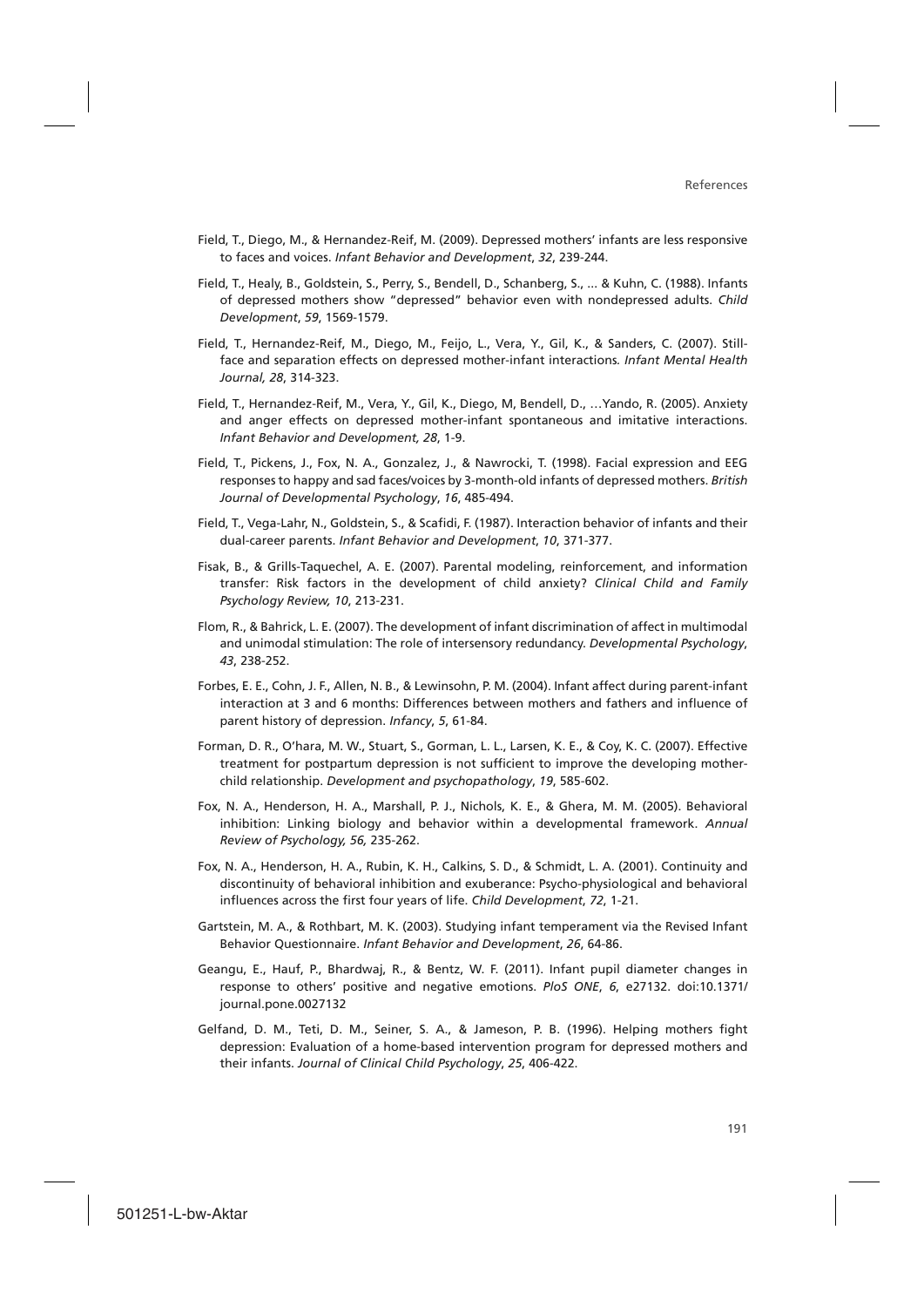- Gerull, F. C., & Rapee, R. M. (2002). Mother knows best: Effects of maternal modelling on the acquisition of fear and avoidance behaviour in toddlers. *Behaviour Research and Therapy*, *40*, 279-287.
- Gewirtz, J. L., & Peláez-Nogueras, M. (1992). Social referencing as a learned process. In Feinman, S. (Ed.), *Social referencing and the social construction of reality in infancy.* (pp. 151-173). New York: Plenum Press.
- Glasheen, C., Richardson, G. A., & Fabio, A. (2010). A systematic review of the effects of postnatal maternal anxiety on children. *Archives of Women's Mental Health*, *13*, 61-74.
- Glasheen, C., Richardson, G. A., Kim, K. H., Larkby, C. A., Swartz, H. A., & Day, N. L. (2013). Exposure to maternal pre-and postnatal depression and anxiety symptoms: Risk for major depression, anxiety disorders, and conduct disorder in adolescent offspring. *Development and Psychopathology*, *25*, 1045-1063.
- Goldsmith, H. H., & Rothbart, M. K. (1996). *The laboratory temperament assessment battery (LAB-TAB): Locomotor version.* Technical manual. Madison, WI: Department of psychology, University of Wisconsin.
- Goodman, J. H. (2004). Paternal postpartum depression, its relationship to maternal postpartum depression, and implications for family health. *Journal of Advanced Nursing*, *45*, 26-35.
- Goodman, J. H. (2008). Influences of maternal postpartum depression on fathers and on fatherinfant interaction. *Infant Mental Health Journal*, *29*, 624-643.
- Goodman, S. H., & Gotlib, I. H. (1999). Risk for psychopathology in the children of depressed mothers: a developmental model for understanding mechanisms of transmission. *Psychological Review*, *106*, 458-490.
- Goodman, S. H., Lusby, C. M., Thompson, K., Newport, D. J., & Stowe, Z. N. (2014). Maternal depression in association with fathers' involvement with their infants: Spill-over or compensation/buffering? *Infant Mental Health Journal*, *35*, 495-508.
- Gredebäck, G., Eriksson, M., Schmitow, C., Laeng, B., & Stenberg, G. (2012). Individual differences in face processing: Infants' scanning patterns and pupil dilations are influenced by the distribution of parental leave. *Infancy*, *17*, 79-101.
- Grossmann, T. (2010). The development of emotion perception in face and voice during infancy. *Restorative Neurology and Neuroscience*, *28*, 219-236.
- Grossmann, T., Johnson, M. H., Vaish, A., Hughes, D. A., Quinque, D., Stoneking, M., & Friederici, A. D. (2011). Genetic and neural dissociation of individual responses to emotional expressions in human infants. *Developmental Cognitive Neuroscience*, *1*, 57-66.
- Grossmann, T., Striano, T., & Friederici, A.D. (2007). Developmental changes in infants' processing of happy and angry facial expressions: a neurobehavioral study. *Brain and Cognition*, *64*, 30-41.
- Halligan, S. L., Murray, L., Martins, C., & Cooper, P. J. (2007). Maternal depression and psychiatric outcomes in adolescent offspring: a 13-year longitudinal study. *Journal of Affective Disorders*, *97*, 145-154.
- Hart, S., Field, T., Del Valle, C., & Peláez-Nogueras, M. (1998). Depressed mothers' interactions with their one-year-old infants. *Infant Behavior and Development*, *21*, 519-525.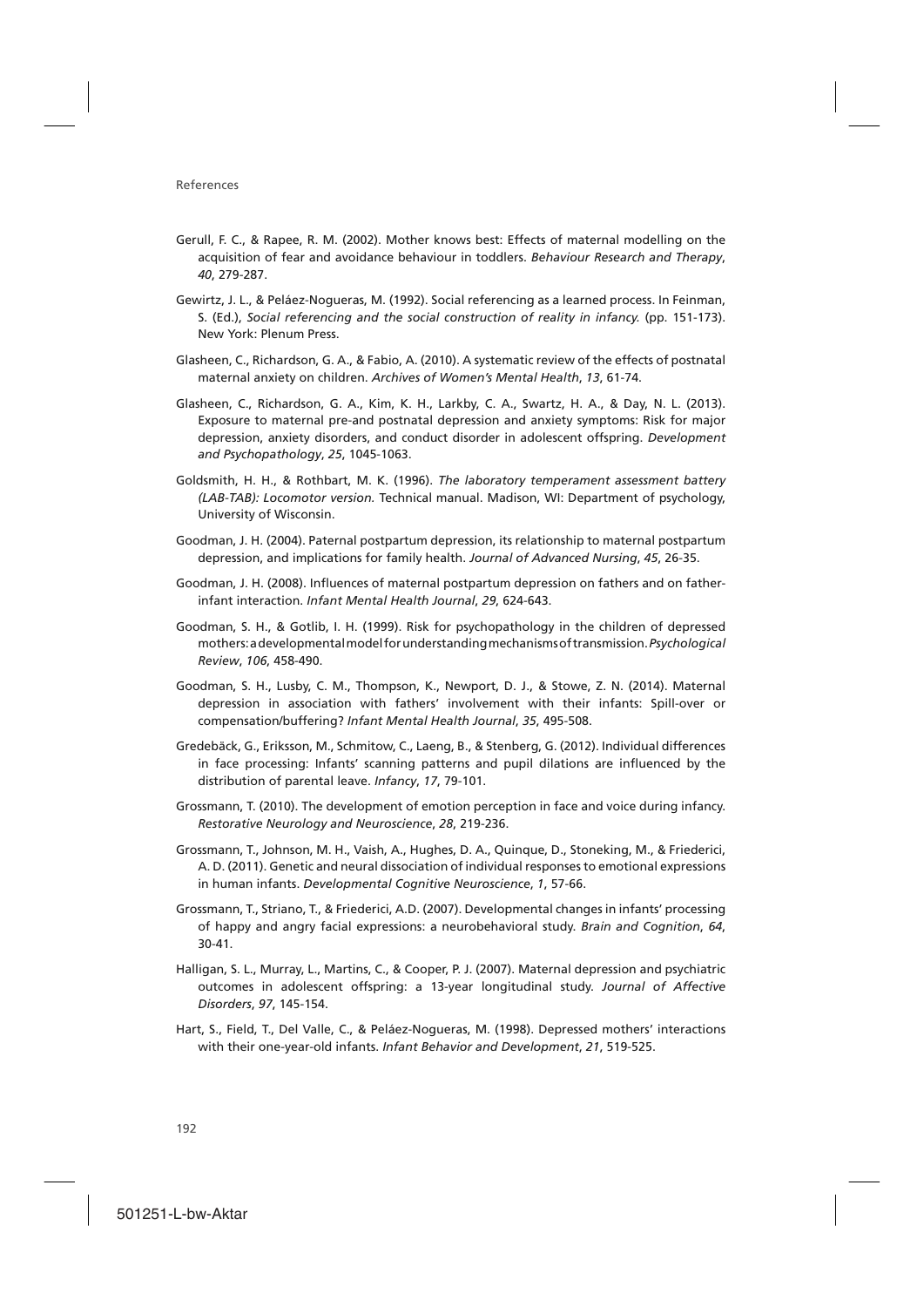- Heim, C., & Nemeroff, C. B. (1999). The impact of early adverse experiences on brain systems involved in the pathophysiology of anxiety and affective disorders. *Biological Psychiatry*, *46*, 1509-1522.
- Henrich, J., Heine, S. J., & Norenzayan, A. (2010). The weirdest people in the world? *Behavioral and Brain Sciences, 33,* 61-135.
- Hernandez-Reif, M., Field, T., Diego, M., Vera, Y., & Pickens, J. (2006). Happy faces are habituated more slowly by infants of depressed mothers. *Infant Behavior and Development*, *29*, 131- 135.
- Heron, J., O'Connor, T. G., Evans, J., Golding, J., & Glover, V. (2004). The course of anxiety and depression through pregnancy and the postpartum in a community sample. *Journal of Affective Disorders, 80*, 65-73.
- Hettema, J. M., Neale, M. C., & Kendler, K. S. (2001). A review and meta-analysis of the genetic epidemiology of anxiety disorders. *American Journal of Psychiatry, 158*, 1568-1578.
- Hirshberg, L. M., & Svejda, M. (1990). When infants look to their parents: I. Infants' social referencing of mothers compared to fathers. *Child Development*, *61*, 1175-1186.
- Hoehl, S., Palumbo, L., Heinisch, C., & Striano, T. (2008a). Infants' attention is biased by emotional expressions and eye gaze direction. *Neuroreport*, *19*, 579-582.
- Hoehl, S., & Striano, T. (2010a). Infants' neural processing of positive emotion and eye gaze. *Social Neuroscience*, *5*, 30-39.
- Hoehl, S., & Striano, T. (2010b). The development of emotional face and eye gaze processing. *Developmental Science*, *13*, 813-825.
- Hoehl, S., Wiese, L., & Striano, T. (2008b). Young infants' neural processing of objects is affected by eye gaze direction and emotional expression. *PLoS ONE*, *3*, e2389. doi: 10.1371/journal. pone.0002389
- Horst, J. S., & Hout, M. C. (2014). *The Novel Object and Unusual Name (NOUN) Database: A collection of novel images for use in experimental research.* Unpublished manuscript.
- Hossain, Z., Field, T., Gonzalez, J., Malphurs, J., Del Valle, C., & Pickens, J. (1994). Infants of "depressed" mothers interact better with their nondepressed fathers. *Infant Mental Health Journal*, *15*, 348-357.
- Hunnius, S., De Wit, T. C. J., Vrins, S., & Von Hofsten, C. (2011). Facing threat: infants' and adults' visual scanning of faces with neutral, happy, sad, angry, and fearful emotional expressions. *Cognition and Emotion*, *25*, 193-205.
- Ingram, R. E., & Luxton, D. (2005). Vulnerability-stress models. In B. L. Hankin & J. R. Z. Abela (Eds.), *Development of psychopathology: A vulnerability-stress perspective.* New York: Sage.
- Izard, C.E., Libero, D. Z., Putnam, P., & Haynes, O.M. (1993). Stability of emotion experiences and their relations to traits of personality. *Journal of Personality and Social Psychology, 64*, 847-860.
- Jackson, I., & Sirois, S. (2009). Infant cognition: Going full factorial with pupil dilation. *Developmental Science*, *12*, 670-679.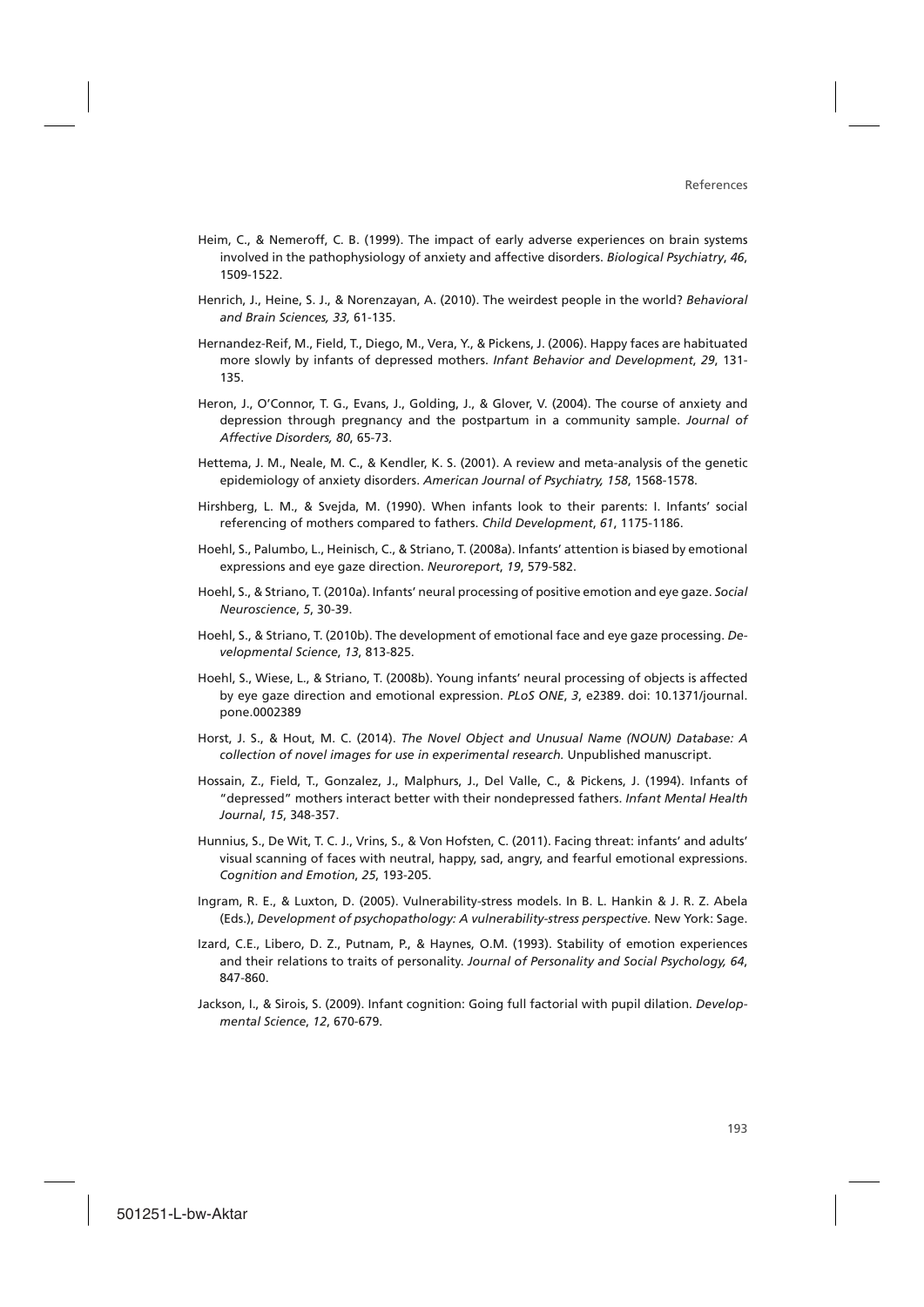- Jacobi, F., Wittchen, H. U., Holting, C., Höfler, M., Pfister, H., Müller, N., & Lieb, R. (2004). Prevalence, co-morbidity and correlates of mental disorders in the general population: results from the German Health Interview and Examination Survey (GHS). *Psychological Medicine*, *34*, 597-611.
- Jones, R., Slade, P., Pascalis, O., & Herbert, J. S. (2013). Infant interest in their mother's face is associated with maternal psychological health. *Infant Behavior and Development*, *36*, 686- 693.
- Kagan, J., & Snidman, N. (1991). Infant predictors of inhibited and uninhibited profiles. *Psychological Science*, *2*, 40-44.
- Kagan, J., & Snidman, N. (1999). Early childhood predictors of adult anxiety disorders. *Society of Biological Psychiatry, 46*, 1536-1541.
- Kaitz, M., Maytal, H. R., Devor, N., Bergman, L., & Mankuta, D. (2010). Maternal anxiety, motherinfant interactions, and infants' response to challenge. *Infant Behavior and Development*, *33*, 136-148.
- Kashani, J. H., & Orvaschel, H. (1990). A community study of anxiety in children and adolescents. *American Journal of Psychiatry, 147*, 313-318.
- Kaufman, J., Plotsky, P. M., Nemeroff, C. B., & Charney, D. S. (2000). Effects of early adverse experiences on brain structure and function: clinical implications. *Biological Psychiatry*, *48*, 778-790.
- Kaye, K., & Fogel, A. (1980). The temporal structure of face-to-face communication between mothers and infants. *Developmental Psychology*, *16*, 454–464.
- Kessler, R. C., Chiu, W. T., Demler, O., & Walters, E. E. (2005). Prevalence, severity, and comorbidity of 12-Month DSM-IV Disorders in the national comorbidity survey replication. *Archives of General Psychiatry, 62*, 617-627.
- Klein Hofmeijer-Sevink, M., Batelaan, N. M., Van Megen, H. J. G. M., Penninx, B. W., Cath, D. C., Van den Hout, M. A., & Van Balkom, A. J. L. M. (2012). Clinical relevance of comorbidity in anxiety disorders: a report from the Netherlands Study of Depression and Anxiety (NESDA). *Journal of Affective Disorders*, *137*, 106-112.
- Kochanska, G., Coy, K. C., Tjebkes, T. L., & Husarek, S. J. (1998). Individual differences in emotionality in infancy. *Child Development, 69*, 375–390.
- Kokkinaki, T., & Vasdekis, V. G. S. (2015). Comparing emotional coordination in early spontaneous mother-infant and father-infant interactions. *European Journal of Developmental Psychology*, *12*, 69-84.
- Kotsoni, E., De Haan, M., & Johnson, M. H. (2001). Categorical perception of facial expressions by 7-month-old infants. *Perception*, *30*, 1115-1126.
- Kret, M. E., Roelofs, K., Stekelenburg, J. J., & De Gelder, B. (2013). Emotional signals from faces, bodies and scenes influence observers' face expressions, fixations and pupil size. *Frontiers in Human Neuroscience, 7*. http://dx.doi.org/10.3389/fnhum.2013.00810
- Kret, M. E., Stekelenburg, J. J., Roelofs, K., & De Gelder, B. (2013). Perception of face and body expressions using electromyography, pupillometry and gaze measures. *Frontiers in Psychology*, *4.* http://dx.doi.org/10.3389/fpsyg.2013.00028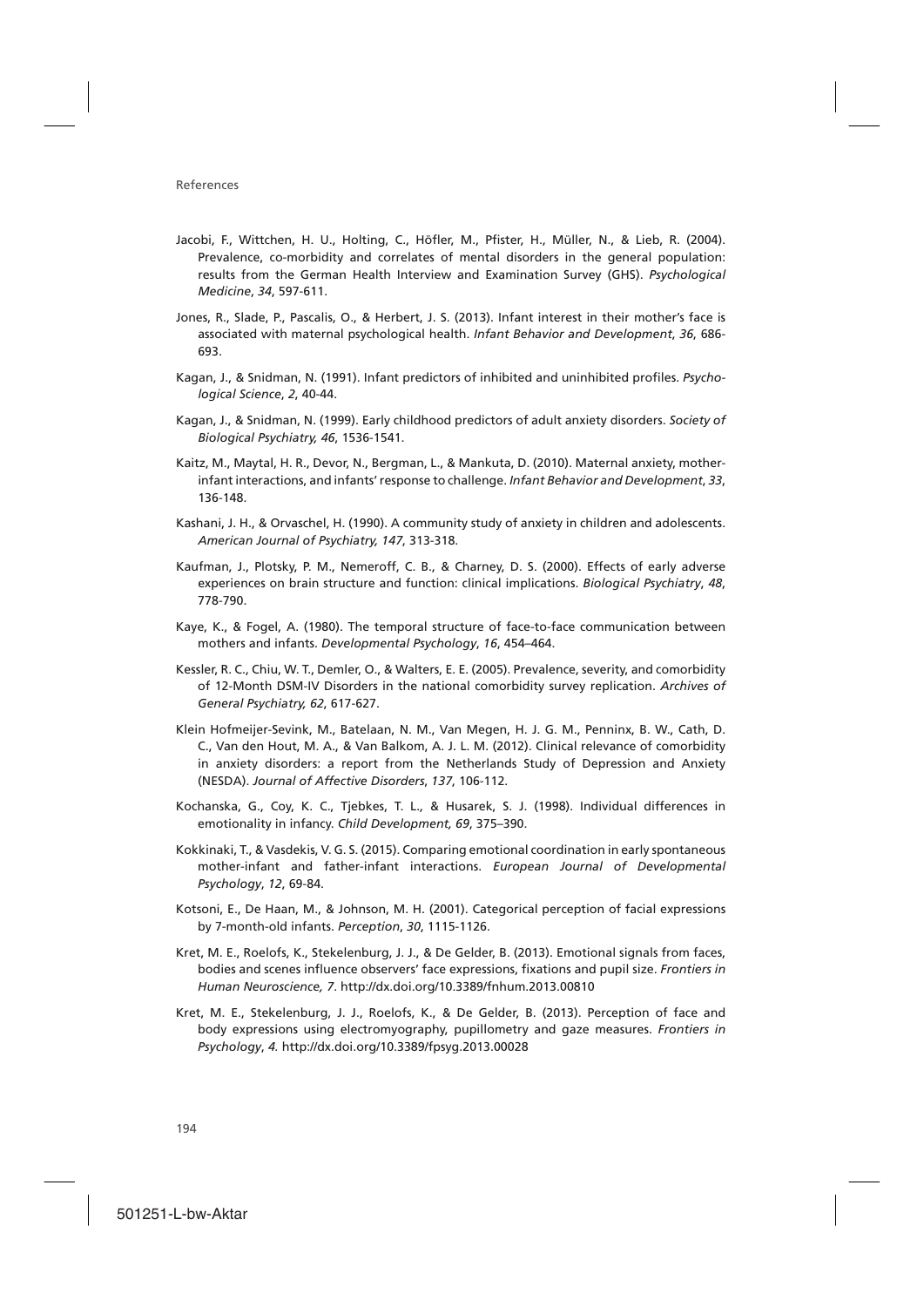- Lamers, F., Van Oppen, P., Comijs, H. C., Smit, J. H., Spinhoven, P., Van Balkom, A. J., ... Penninx, B. W. (2011). Comorbidity patterns of anxiety and depressive disorders in a large cohort study: the Netherlands Study of Depression and Anxiety (NESDA).  *Journal of Clinical Psychiatry*, *72*, 341-348.
- Langner, O., Dotsch, R., Bijlstra, G., Wigboldus, D. H. J., Hawk, S. T., & Van Knippenberg, A. (2010). Presentation and validation of the Radboud Faces Database. *Cognition & Emotion, 24,* 1377-1388.
- Leclère, C., Viaux, S., Avril, M., Achard, C., Chetouani, M., Missonnier, S., & Cohen, D. (2014). Why synchrony matters during mother-child interactions: a systematic review. *PloS ONE*, *9*, e113571.
- Lemery, S. K., Goldsmith, H. H., Klinnert, M. D., & Mrazek, D. A. (1999). Developmental models of infant and childhood temperament. *Developmental Psychology, 35*, 189-204.
- Leppänen, J. M. (2006). Emotional information processing in mood disorders: A review of behavioral and neuroimaging findings. *Current Opinion in Psychiatry*, *19*, 34-39.
- Leppänen, J. M. (2011). Neural and developmental bases of the ability to recognize social signals of emotions. *Emotion Review*, *3*, 179-188.
- Leppänen, J. M., & Nelson, C. A. (2009). Tuning the developing brain to social signals of emotions. *Nature Reviews Neuroscience*, *10*, 37-47.
- Leppänen, J. M., & Nelson, C. A. (2012). Early development of fear processing. *Current Directions in Psychological Science*, *21*, 200-204.
- Lesch, K. P., Bengel, D., Heils, A., Sabol, S. Z., Greenberg, B. D., Petri, S., ... & Murphy, D. L. (1996). Association of anxiety-related traits with a polymorphism in the serotonin transporter gene regulatory region. *Science*, *274*, 1527-1531.
- Lipski, W. (2012). *Role of locus coeruleus and amygdala projections to ventral subiculum in stress regulation* (Unpublished doctoral dissertation) . University of Pittsburgh, Pennysylvania PA.
- Malatesta, C. Z., & Haviland, J. M. (1982). Learning display rules: The socialization of emotion expression in infancy. *Child Development, 4*, 991-1003.
- Martinos, M., Matheson, A., & De Haan, M. (2012). Links between infant temperament and neurophysiological measures of attention to happy and fearful faces. *Journal of Child Psychology and Psychiatry*, *53*, 1118-1127.
- Matthey, S., Barnett, B., Howie, P., & Kavanagh, D. J. (2003). Diagnosing postpartum depression in mothers and fathers: whatever happened to anxiety? *Journal of Affective Disorders*, *74*, 139-147.
- McLeod, B. D., Wood, J. J., & Weisz, J. R. (2007). Examining the association between parenting and childhood anxiety: A meta-analysis. *Clinical Psychology Review*, *27*, 155-172.
- Merikangas, K. R., Prusoff, B. A., & Weissman, M. M. (1988). Parental concordance for affective disorders: psychopathology in offspring. *Journal of Affective Disorders*, *15*, 279-290.
- Merikangas, K. R., Weissman, M. M., Prusoff, B. A., & John, K. (1988). Assortative mating and affective disorders: psychopathology in offspring. *Psychiatry*, *51*, 48-57.
- Messinger, D., & Fogel, A. (2007). The interactive development of social smiling. *Advances in Child Development and Behavior*, *35*, 328-366.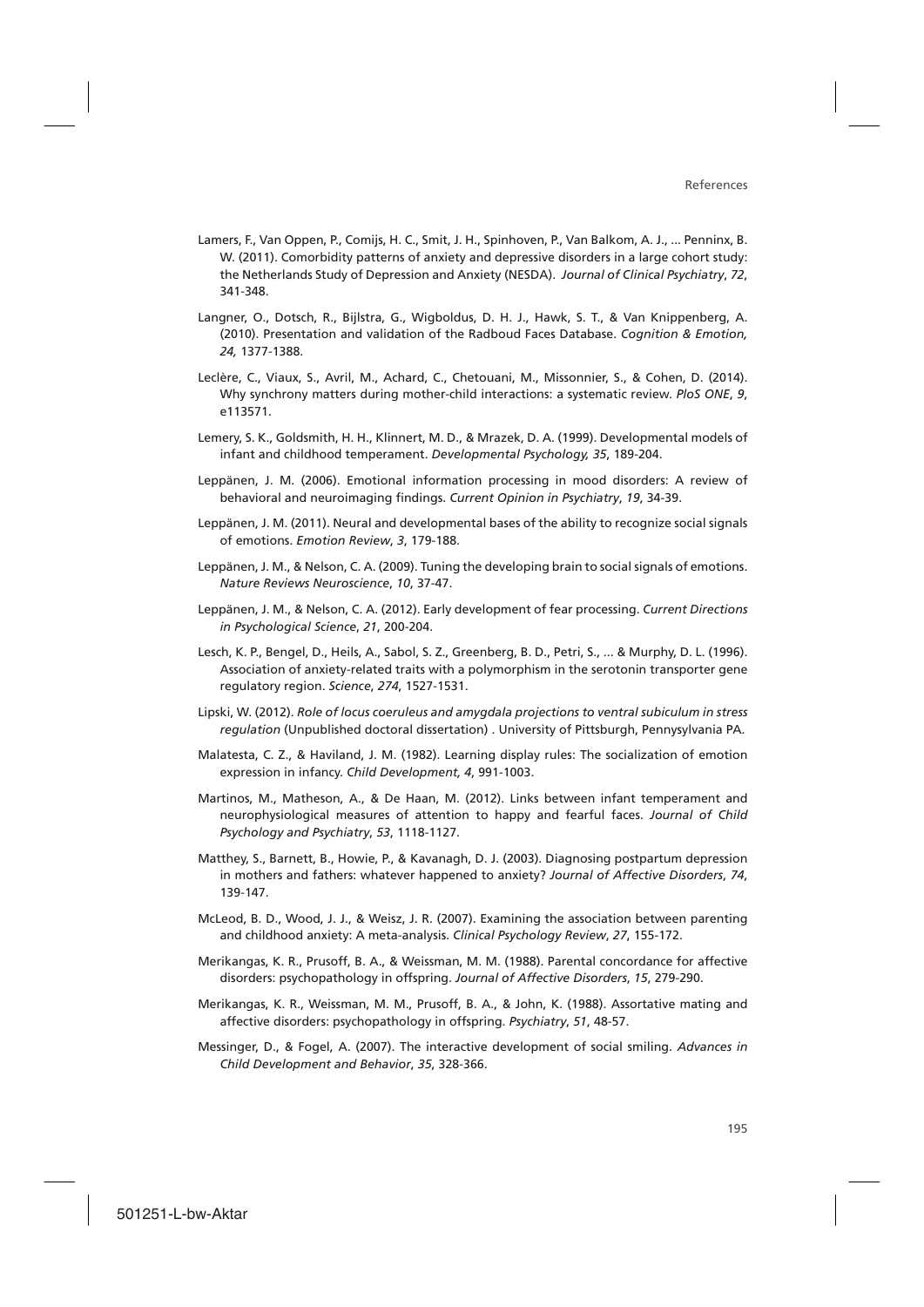- Mezulis, A. H., Hyde, J. S., & Clark, R. (2004). Father involvement moderates the effect of maternal depression during a child's infancy on child behavior problems in kindergarten. *Journal of Family Psychology*, *18*, 575-588.
- Montague, D. P., & Walker-Andrews, A. S. (2002). Mothers, fathers, and infants: The role of person familiarity and parental involvement in infants' perception of emotion expressions. *Child Development*, *73*, 1339-1352.
- Moses, L. J., Baldwin, D. A., Rosicky, J. G., & Tidball, G. (2001). Evidence for referential understanding in the emotions domain at twelve and eighteen months. *Child Development*, *72*, 718-735.
- Mould, M. S., Foster, D. H., Amano, K., & Oakley, J. P. (2012). A simple nonparametric method for classifying eye fixations. *Vision Research*, *57*, 18-25.
- Möller, E. L., Majdandžić, M., De Vente, W., & Bögels, S. M. (2013). The evolutionary basis of sex differences in parenting and its relationship with child anxiety in western societies. *Journal of Experimental Psychopathology, 4*, 88-117.
- Möller, E. L., Majdandžić, M., & Bögels, S. M. (2014). Fathers' versus mothers' social referencing signals in relation to infant anxiety and avoidance: a visual cliff experiment. *Developmental Science, 17*, 1012-1028.
- Mumme, D. L., & Fernald, A. (2003). The infant as onlooker: Learning from emotional reactions observed in a television scenario. *Child Development, 74*, 221-237.
- Mumme, D. L., Fernald, A., & Herrera, C. (1996). Infants' responses to facial and vocal emotional signals in a social referencing paradigm. *Child Development, 67*, 3219-3237.
- Muris, P., Steerneman, P., Merckelbach, H., & Meesters, C. (1996). The role of parental fearfulness and modeling in children's fear. *Behavior Research Therapy, 34*, 265-268.
- Murray, L., Arteche, A., Fearon, P., Halligan, S., Goodyer, I., & Cooper, P. (2011). Maternal postnatal depression and the development of depression in offspring up to 16 years of age. *Journal of the American Academy of Child & Adolescent Psychiatry*, *50*, 460-470.
- Murray, L., Cooper, P., Creswell, C., Schofield, E., & Sack, C. (2007). The effects of maternal social phobia on mother-infant interactions and infant social responsiveness. *Journal of Child Psychology and Psychiatry*, *48*, 45-52.
- Murray, L., Creswell, C., & Cooper, P. J. (2009). The development of anxiety disorders in childhood: an integrative review. *Psychological Medicine*, *39*, 1413-1423.
- Murray, L., De Rosnay, M., Pearson, J., Bergeron, C., Schofield, E., Royal-Lawson, M., & Cooper, P. J. (2008). Intergenerational transmission of social anxiety: The role of social referencing processes in infancy. *Child Development*, *79*, 1049-1064.
- Murray, L., Halligan, S., & Cooper, P. (2010). Effects of postnatal depression on mother-infant interactions, and child development. In J. G. Bremner and T. D. Wachs (Eds.), *The Wiley-Blackwell Handbook of Infant Development, Volume 2, Second Edition* (pp. 192-220). Oxford: Wiley-Blackwell.
- Murray, L., Sinclair, D., Cooper, P., Ducournau, P., Turner, P., & Stein, A. (1999). The socioemotional development of 5-year-old children of postnatally depressed mothers. *Journal of Child Psychology and Psychiatry*, *40*, 1259-1271.
- Murray, L., Stanley, C., Hooper, R., King, F., & Fiori‐Cowley, A. (1996). The role of infant factors in postnatal depression and mother-infant interactions. *Developmental Medicine & Child Neurology*, *38*, 109-119.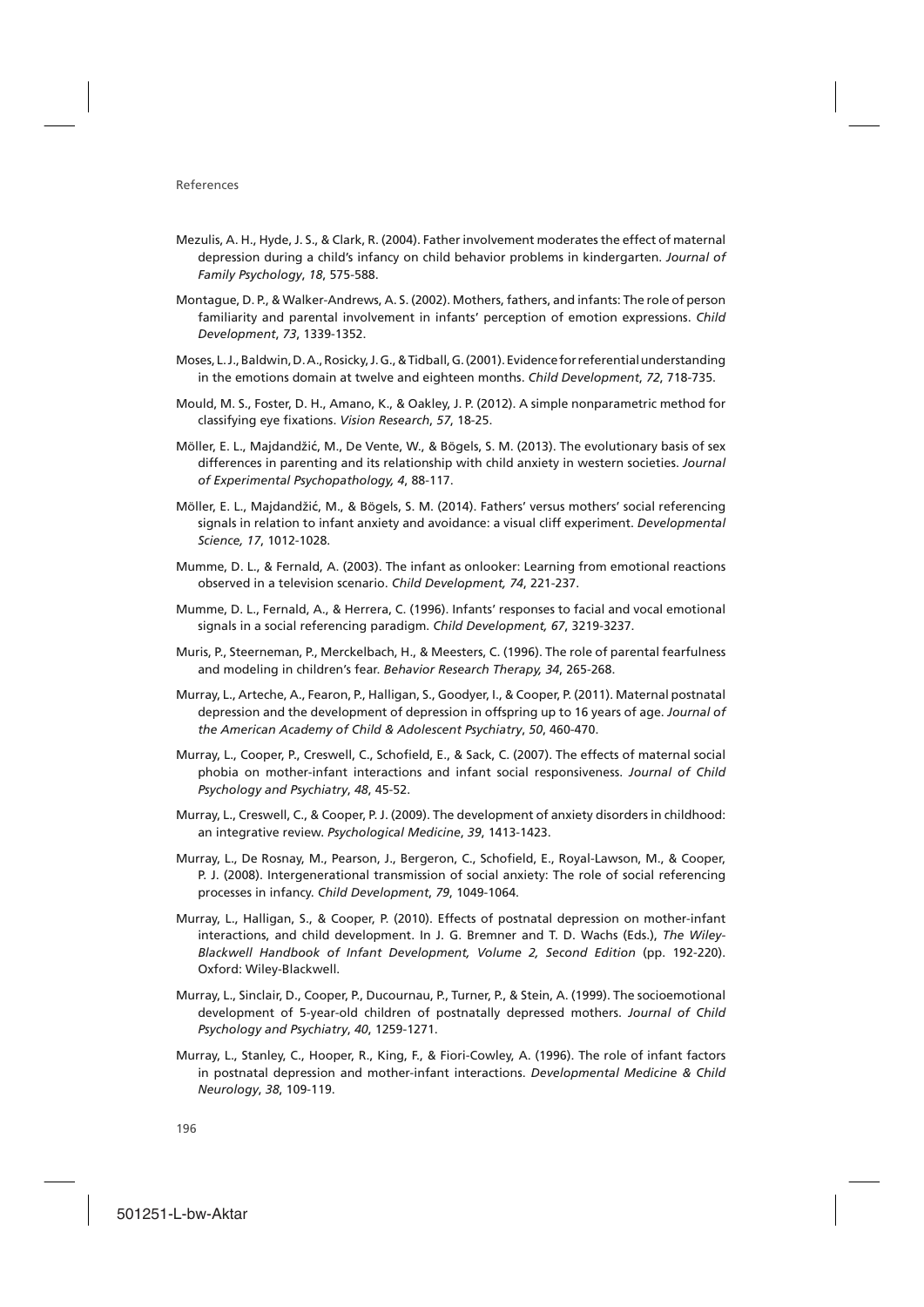- Najman, J. M., Williams, G. M., Nikles, J., Spence, S., Bor, W., O'Callaghan, M., ... Andersen, M. J. (2000). Mothers' mental illness and child behavior problems: Cause-effect association or observation bias? *Journal of the American Academy of Child and Adolescent Psychiatry*, *39*, 592-602.
- Nelson, C. A., & De Haan, M. (1996). Neural correlates of infants' visual responsiveness to facial expressions of emotion. *Developmental Psychobiology, 29*, 577-595.
- Nelson, C. A., & Dolgin, K. G. (1985). The generalized discrimination of facial expressions by seven-month-old infants. *Child Development*, *56*, 58-61.
- Nicol-Harper, R., Harvey, A. G., & Stein, A. (2007). Interactions between mothers and infants: Impact of maternal anxiety. *Infant Behavior and Development*, *30*, 161-167.
- Nigg, J. T. (2006). Temperament and developmental psychopathology. *Journal of Child Psychology and Psychiatry*, *47*, 395-422.
- Noldus, L. P., Trienes, R. J., Hendriksen, A. H., Jansen, H., & Jansen, R. G. (2000). The Observer Video-Pro: New software for the collection, management, and presentation of timestructured data from videotapes and digital media files. *Behavior Research Methods, Instruments, & Computers*, *32*, 197-206.
- Nyström, K., & Öhrling, K. (2004). Parenthood experiences during the child's first year: literature review. *Journal of Advanced Nursing*, *46*, 319-330.
- O'hara, M. W., & Swain, A. M. (1996). Rates and risk of postpartum depression: A metaanalysis. *International Review of Psychiatry*, *8*, 37-54.
- Olsson, A., & Phelps, E. A. (2007). Social learning of fear. *Nature Neuroscience*, *10*, 1095-1102.
- Partala, T., & Surakka, V. (2003). Pupil size variation as an indication of affective processing. *International Journal of Human-Computer Studies*, *59*, 185-198.
- Pascalis, O., & Kelly, D. J. (2009). The origins of face processing in humans. Phylogeny and ontogeny. *Perspectives on Psychological Science, 4*, 200-209.
- Paulson, J. F., Dauber, S., & Leiferman, J. A. (2006). Individual and combined effects of postpartum depression in mothers and fathers on parenting behavior. *Pediatrics*, *118*, 659-668.
- Pawlby, S., Sharp, D., Hay, D., & O'Keane, V. (2008). Postnatal depression and child outcome at 11 years: the importance of accurate diagnosis. *Journal of Affective Disorders*, *107*, 241-245.
- Peláez, M., Virues-Ortega, J., Field, T. M., Amir-Kiaei, Y., & Schnerch, G. (2013). Social referencing in infants of mothers with symptoms of depression. *Infant Behavior and Development*, *36*, 548-556.
- Peláez-Nogueras, M., Field, T., Cigales, M., Gonzalez, A., & Clasky, S. (1994). Infants of depressed mothers show less "depressed" behavior with their nursery teachers. *Infant Mental Health Journal, 15*, 358-367.
- Peláez‐Nogueras, M., Field, T. M., Hossain, Z., & Pickens, J. (1996). Depressed Mothers' Touching Increases Infants' Positive Affect and Attention in Still‐Face Interactions. *Child Development*, *67*, 1780-1792.
- Peltola, M. J., Hietanen, J. K., Forssman, L., & Leppänen, J. M. (2013). The emergence and stability of the attentional bias to fearful faces in infancy. *Infancy*, *18*, 905-926.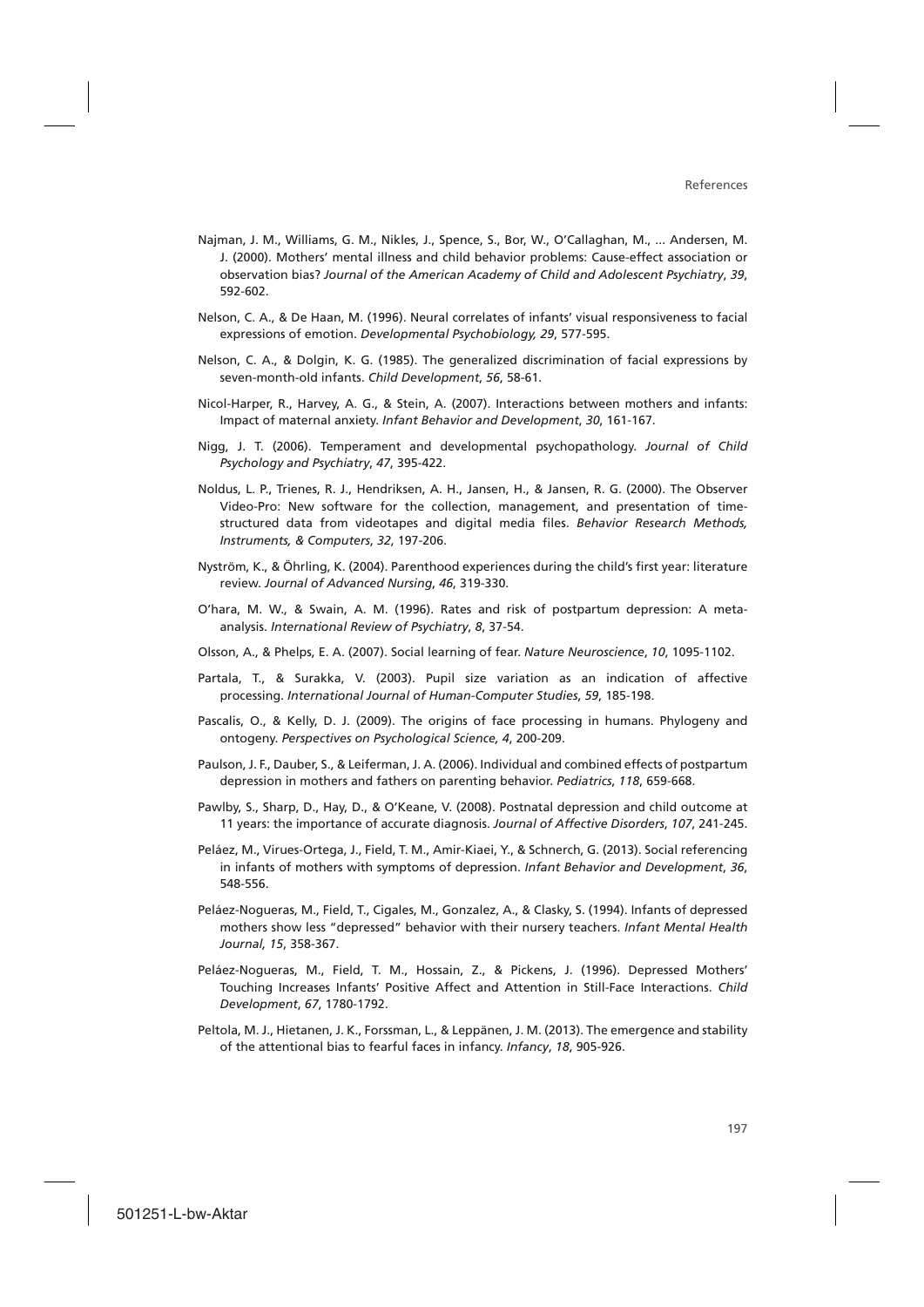- Peltola, M. J., Leppänen, J. M., Mäki, S., & Hietanen, J. K. (2009). Emergence of enhanced attention to fearful faces between 5 and 7 months of age. *Social Cognitive and Affective Neuroscience*, *4*, 134-142.
- Peltola, M. J., Leppänen, J. M., Palokangas, T., & Hietanen, J. K. (2008). Fearful faces modulate looking duration and attention disengagement in 7*-*month*-*old infants. *Developmental Science*, *11*, 60-68.
- Pollak, S. D., Cicchetti, D., Hornung, K., & Reed, A. (2000). Recognizing emotion in faces: Developmental effects of child abuse and neglect. *Developmental Psychology*, *36*, 679-688.
- Poobalan, A. S., Aucott, L. S., Ross, L., Smith, W. C. S., Helms, P. J., & Williams, J. H. (2007). Effects of treating postnatal depression on mother–infant interaction and child development. *The British Journal of Psychiatry*, *191*, 378-386.
- Preacher, K. J., Curran, P. J., & Bauer, D. J. (2006). Computational tools for probing interaction effects in multiple linear regression, multilevel modeling, and latent curve analysis. *Journal of Educational and Behavioural Statistics, 31*, 437-448.
- Quinn, P. C., & Slater, A. (2003). Face perception at birth and beyond. In O. Pascalis, & A. Slater (Eds.), *The development of face processing in infancy and early childhood: Current perspectives* (pp. 3-11). New York: Sage Publishers.
- Quinn, P.C., Yahr, J., Kuhn, A., Slater, A.M., & Pascalis, O. (2002). Representation of the gender of human faces by infants: A preference for female. *Perception, 31,* 1109-1121.
- R Core Team (2014). *R: A language and environment for statistical computing.* R foundation for statistical computing, Vienna, Austria.
- Rachman, S. (1977). The conditioning theory of fear acquisition: A critical examination. *Behaviour Research and Therapy*, *15*, 375-387.
- Ramchandani, P. G., O'Connor, T. G., Evans, J., Heron, J., Murray, L., & Stein, A. (2008). The effects of pre-and postnatal depression in fathers: a natural experiment comparing the effects of exposure to depression on offspring. *Journal of Child Psychology and Psychiatry*, *49*, 1069- 1078.
- Ramchandani, P., & Psychogiou, L. (2009). Paternal psychiatric disorders and children's psychosocial development. *The Lancet*, *374*, 646-653.
- Ramchandani, P. G., Stein, A., Evans, J., & O'Connor, T. G. (2005). Paternal depression in the postnatal period and child development: a prospective population study. *The Lancet*, *365*, 2201-2205.
- Rapee, R. M. (2001). The development of generalised anxiety. In M. W. Vasey & M. R. Dadds (Eds.), *The developmental psychopathology of anxiety* (pp. 481-503). New York: Oxford University Press.
- Robertson, E., Grace, S., Wallington, T., & Stewart, D. E. (2004). Antenatal risk factors for postpartum depression: a synthesis of recent literature. *General Hospital Psychiatry*, *26*, 289- 295.
- Rosenbaum, J. F., Biederman, J., Bolduc-Murphy, E. A., Faraone, S. V., Chaloff, J., Hirshfeld, D. R., & Kagan, J. (1993). Behavioral inhibition in childhood: A risk factor for anxiety disorders. *Harvard Review of Psychiatry*, *1*, 2-16.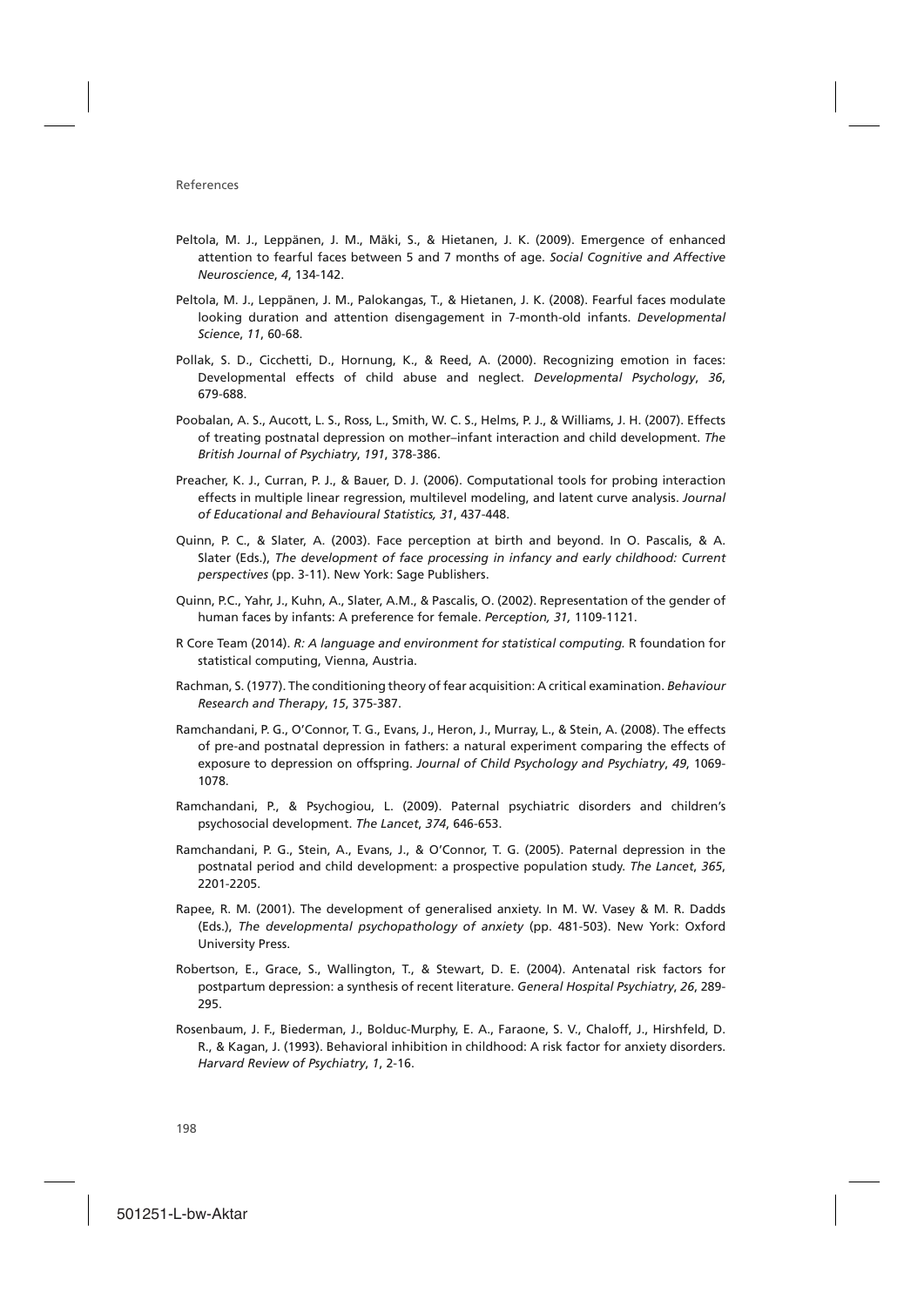- Rosenbaum, J. F., Biederman J., Hirshfeld D. R., Bolduc, E. A., Faraone S. V., Kagan, J., … & Reznick, J. S. (1991). Further evidence of an association between behavioral inhibition and anxiety disorders: Results from a family study of children from a non-clinical sample. *Journal of Psychiatric Research, 25*, 49-65.
- Ross, L. E., & McLean, L. M. (2006). Anxiety disorders during pregnancy and the postpartum period: A systematic review. *Journal of Clinical Psychiatry*, *67*, 1285-1298.
- Rothbart, M. K. (1988). Temperament and the development of inhibited approach. *Child Development, 59*, 1241-1250.
- Rothbart, M. K. (2007). Temperament, development, and personality. *Psychological Science*, *16*, 207-213.
- Rubin, K. H., Coplan, R. J., & Bowker, J. C. (2009). Social withdrawal in childhood. *Annual Review of Psychology*, *60*, 141-171.
- Rutter, M., & Sroufe, L. (2000). Developmental psychopathology: Concepts and challenges. *Development and Psychopathology*, *12*, 265-296.
- Selder F. (1989) Life transition theory: the resolution of uncertainty. *Nursing and Health Care, 10*, 437–451.
- Slater, A., Quinn, P. C., Kelly, D. J., Lee, K., Longmore, C. A., McDonald, P. R., & Pascalis, O. (2010). The shaping of the face space in early infancy: Becoming a native face processor. *Child Development Perspectives*, *4*, 205-211.
- Snijders T. A. B, & Bosker R. J. (1994). "Modeled variance in two-level models." *Sociological Methods & Research, 22*, 342-363.
- Sorce, J. F., Emde, R. N., Campos, J. J., & Klinnert, M. D. (1985). Maternal emotional signaling: Its effect on the visual cliff behavior of 1-year-olds. *Developmental Psychology*, *21*, 195-200.
- Sroufe, L. A. (1977). Wariness of strangers and the study of infant development. *Child Development, 48*, 731-746.
- Sroufe, L. A. (1990). Considering normal and abnormal together: The essence of developmental psychopathology. *Development and Psychopathology*, *2*, 335-347.
- Sroufe, L. A., & Rutter, M. (1984). The domain of developmental psychopathology. *Child Development*, 17-29.
- Stanley, C., Murray, L., & Stein, A. (2004). The effect of postnatal depression on motherinfant interaction, infant response to the still-face perturbation, and performance on an instrumental learning task. *Development and Psychopathology*, *16*, 1-18.
- Striano, T., Brennan, P. A., & Vanman, E. J. (2002). Maternal depressive symptoms and 6-monthold infants' sensitivity to facial expressions. *Infancy*, *3*, 115-126.
- Striano, T., & Reid, V. M. (2006). Social cognition in the first year. *Trends in Cognitive Sciences*, *10*, 471-476.
- Tronick, E. Z. (1989). Emotions and emotional communication in infants. *American Psychologist*, *44*, 112-119.
- Tronick, E. Z., Als, H., Adamson, L., Wise, S., & Brazelton, T. B. (1978). The infant's response to entrapment between contradictory messages in face-to-face interaction. *Journal of American Academy of Child Psychiatry*, *17*, 1-13.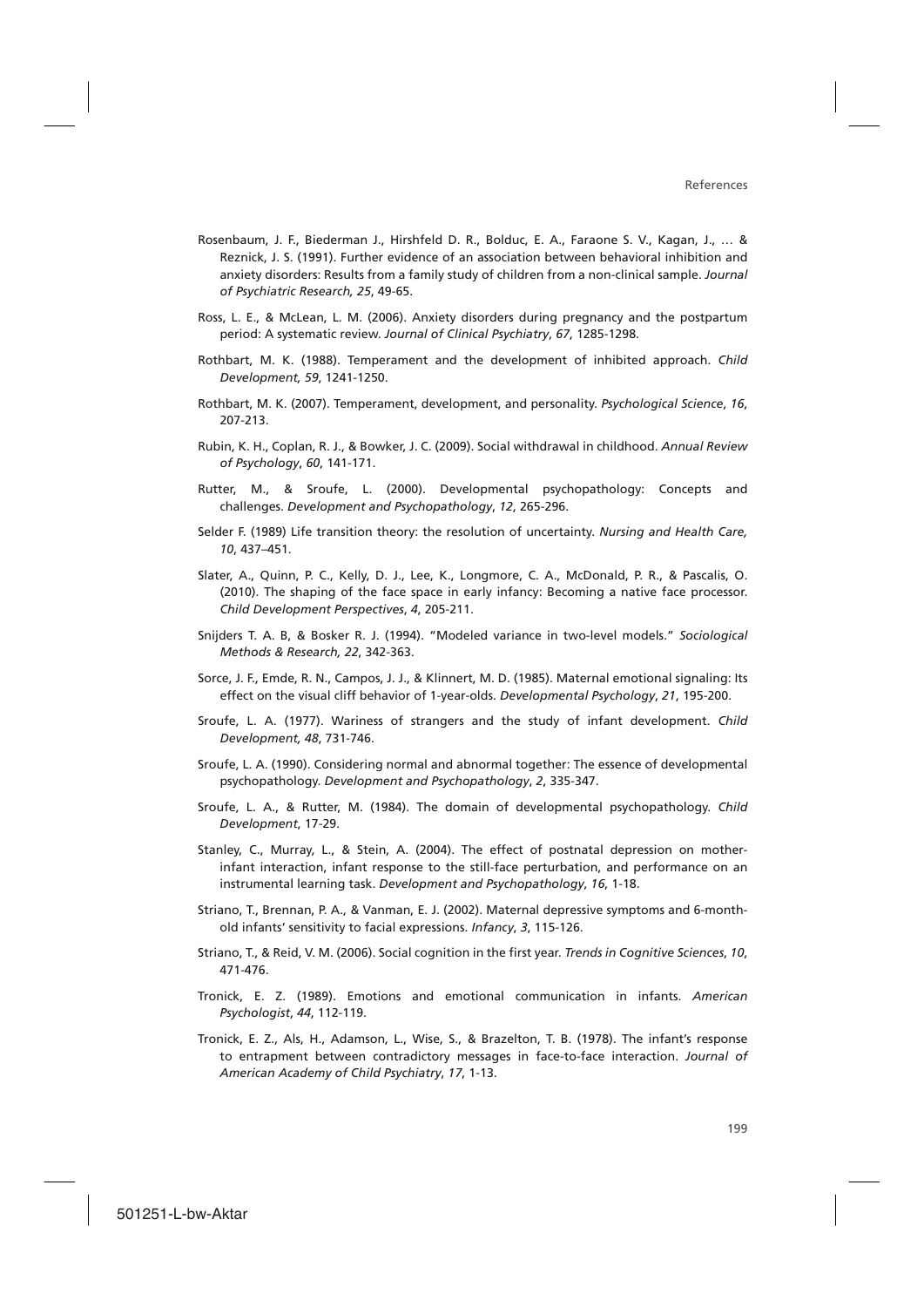- Tsuang, M. T., & Faraone, S. V. (1990). *The genetics of mood disorders*. Baltimore: Johns Hopkins University Press.
- Turner, S. M., Beidel, D. C., & Costello A. (1987). Psychopathology in the offspring of anxietydisordered patients. *Journal of Consulting and Clinical Psychology, 55*, 229-235.
- Vaish, A., Grossmann, T., & Woodward, A. (2008). Not all emotions are created equal: The negativity bias in social-emotional development. *Psychological Bulletin, 134*, 383-403.
- Van Bockstaele, B., Verschuere, B., Tibboel, H, De Houwer, J., Crombez, G., & Koster, E.H. (2014). A review of the current evidence for the causal impact of attentional bias on fear and anxiety. *Psychological Bulletin, 140*, 682-721.
- Van Der Bruggen, C. O., Stams, G. J. J. M., & Bögels, S. M. (2008). Research review: The relation between child and parent anxiety and parental control: A meta-analytic review. *Journal of Child Psychology and Psychiatry, 49*, 1257-1269.
- Van Renswoude, D. R. & Visser, I*. (2015). gazepath: An R-package to classify fixations and saccades. R package version 1.0, URL http://CRAN.R-project.org/package=gazepath*
- Van Steenbergen, H., Band, G. P. H., & Hommel, B. (2011). Threat but not arousal narrows attention: Evidence from pupil dilation and saccade control. *Frontiers in Psychology, 2. http://dx.doi.org/10.3389/fpsyg.2011.00281*
- Vasey M. W., & Dadds, M. R. (Eds). (2001). *The developmental psychopathology of anxiety*. New York, London: Oxford University Press.
- Walden, T. A., & Ogan, T. A. (1988). The development of social referencing. *Child Development*, *59*, 1230-1240.
- Wass, S. V., Forssman, L., & Leppänen, J. (2014). Robustness and precision: How data quality may influence key dependent variables in infant eye-tracker analyses. *Infancy*, *19*, 427-460.
- Wass, S., Porayska-Pomsta, K., & Johnson, M. H. (2011). Training attentional control in infancy. *Current Biology*, *21*, 1543-1547.
- Watson, D., Clark, L. A., & Tellegen, A. (1988). Development and validation of brief measures of positive and negative affect: The PANAS scales. *Journal of Personality and Social Psychology*, *54*, 1063-1070.
- Weinberg, M. K., Beeghly, M., Olson, K. L., & Tronick, E. (2008). Effects of maternal depression and panic disorder on mother-infant interactive behavior in the face-to-face still-face paradigm. *Infant Mental Health Journal*, *29*, 472-491.
- Weinberg, M. K., & Tronick, E. Z. (1998). The impact of maternal psychiatric illness on infant development. *Journal of Clinical Psychiatry*, *59*, 53-61.
- Wiers, R. W., Gladwin, T. E., Hofmann, W., Salemink, E., & Ridderinkhof, K. R. (2013). Cognitive bias modification and cognitive control training in addiction and related psychopathology mechanisms, clinical perspectives, and ways forward. *Clinical Psychological Science*, 1, 192- 212.
- Young-Browne, G., Rosenfeld, H. M., & Horowitz, F. D. (1977). Infant discrimination of facial expressions. *Child Development*, 48, 555-562.
- Zuckerman, M. (1999). *Vulnerability to psychopathology: A biosocial model*. Washington, DC: American Psychological Association.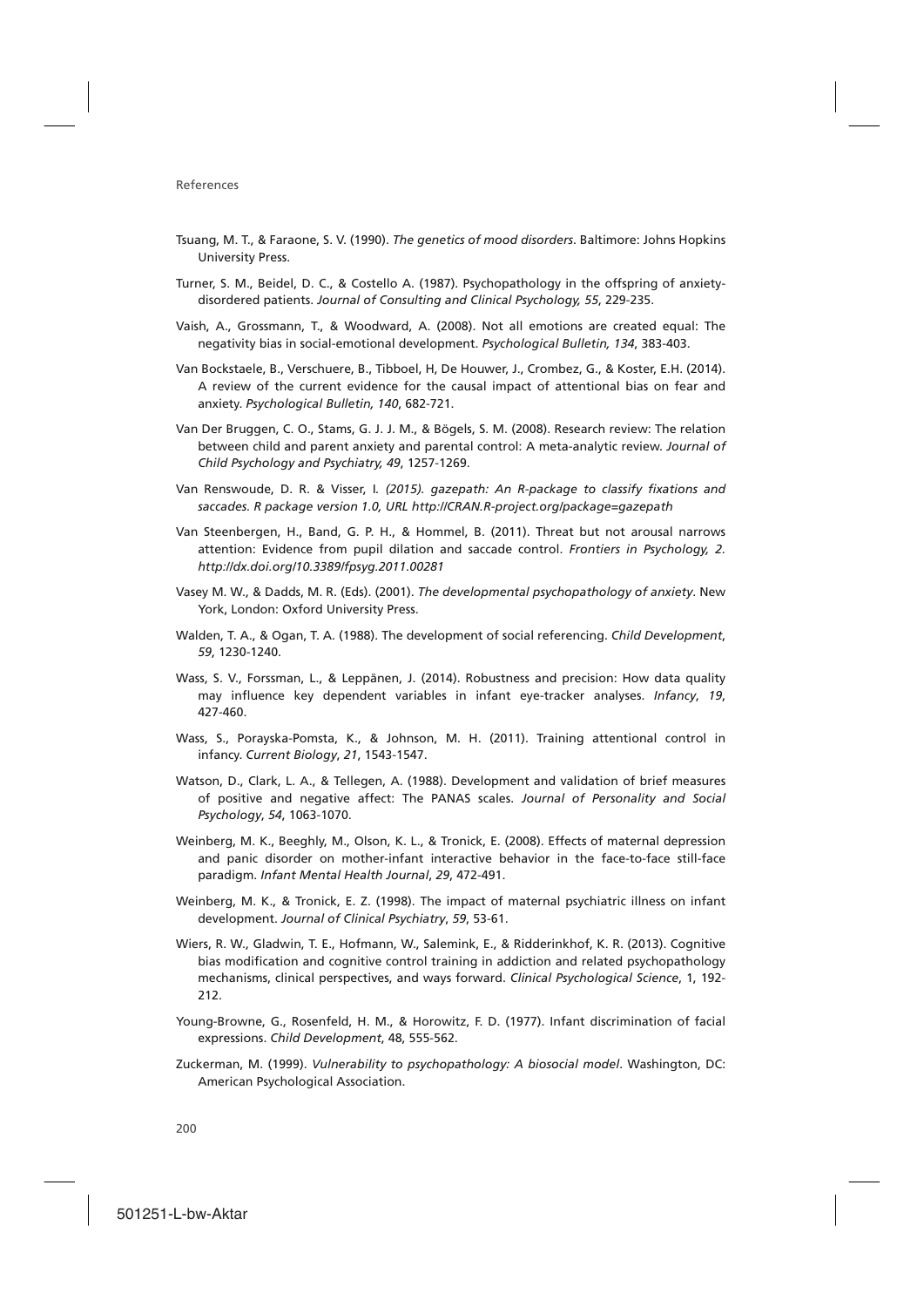# **PUBLICATIONS AND CONTRIBUTIONS OF CO-AUTHORS**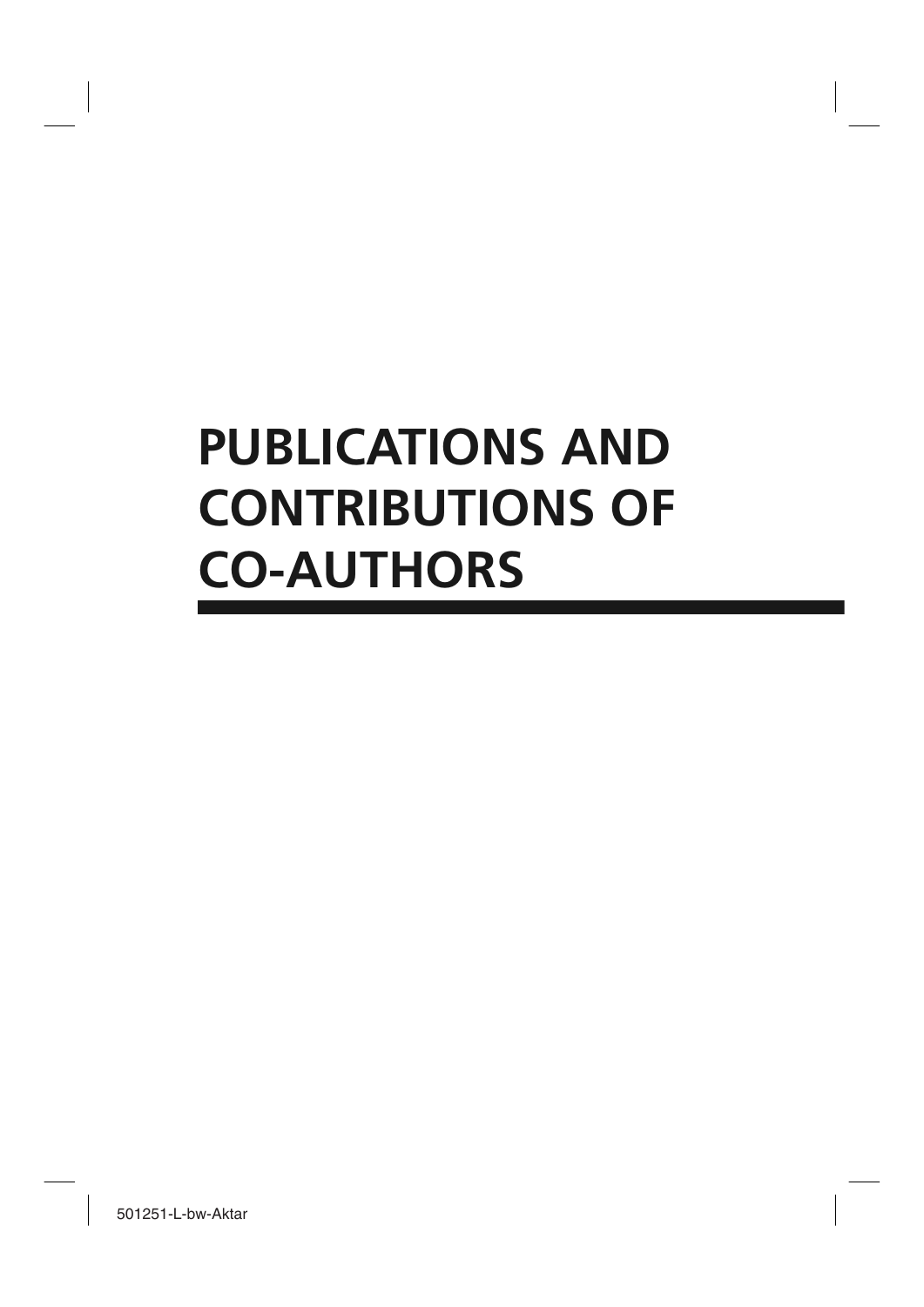#### **Chapter 1** will be submitted as:

Aktar, E., & Bögels, S. M. (in preparation). Exposure to Parents' Negative Emotions as a Developmental Pathway in the Family Aggregation of Depression and Anxiety in the First Year of Life. *Clinical Child and Family Psychology Review.*

#### *Contributions:*

Evin Aktar wrote the paper as the first author under supervision of Susan Bögels who was the project leader of the study. Susan Bögels contributed to the writing of the discussion section, and reviewed the paper.

#### **Chapter 2** is submitted as:

Aktar, E., Colonnesi, C., De Vente, W., Majdandžić, M., & Bögels, S. M. (under review). How Do Infants' Temperament, and Parents' Depression and Anxiety Alter Parent-Infant Face-to-face Interactions? *Development and Psychopathology*.

#### *Contributions:*

Susan Bögels, Cristina Colonnesi, Mirjana Majdandžić and Wieke De Vente designed the study. Evin Aktar coded the observational data from parents. As the first author of this paper, she also conducted the statistical analyses and wrote the paper. Cristina Colonnesi coded the observational data from infants and supervised the coding of parent data. She also contributed to the statistical analyses, and reviewed the paper. Mirjana Majdandžić reviewed the paper and the statistical analyses. Wieke De Vente contributed to the statistical analyses, and reviewed the paper. Susan Bögels reviewed the paper and the statistical analyses. Susan Bögels was the project leader of the study.

#### **Chapter 3** is published as:

Aktar, E., Majdandžić, M., De Vente, W., & Bögels, S. M. (2013). The interplay between expressed parental anxiety and infant behavioral inhibition predicts infant avoidance in a social referencing paradigm. *Journal of Child Psychology and Psychiatry*, *54*, 144-156.

#### *Contributions:*

Susan Bögels, Mirjana Majdandžić and Wieke De Vente designed the study and collected the observational data. Evin Aktar coded the observational data on social referencing tasks, conducted the statistical analyses and wrote the article as the first author of this study. Mirjana Majdandžić coded the observational data on behavioral inhibition tasks, supervised the coding of social referencing tasks and reviewed the paper and the statistical analyses. Wieke De Vente contributed to the statistical analyses, and reviewed the paper. Susan Bögels contributed to the statistical analyses, and reviewed the paper. Susan Bögels was the project leader of this study.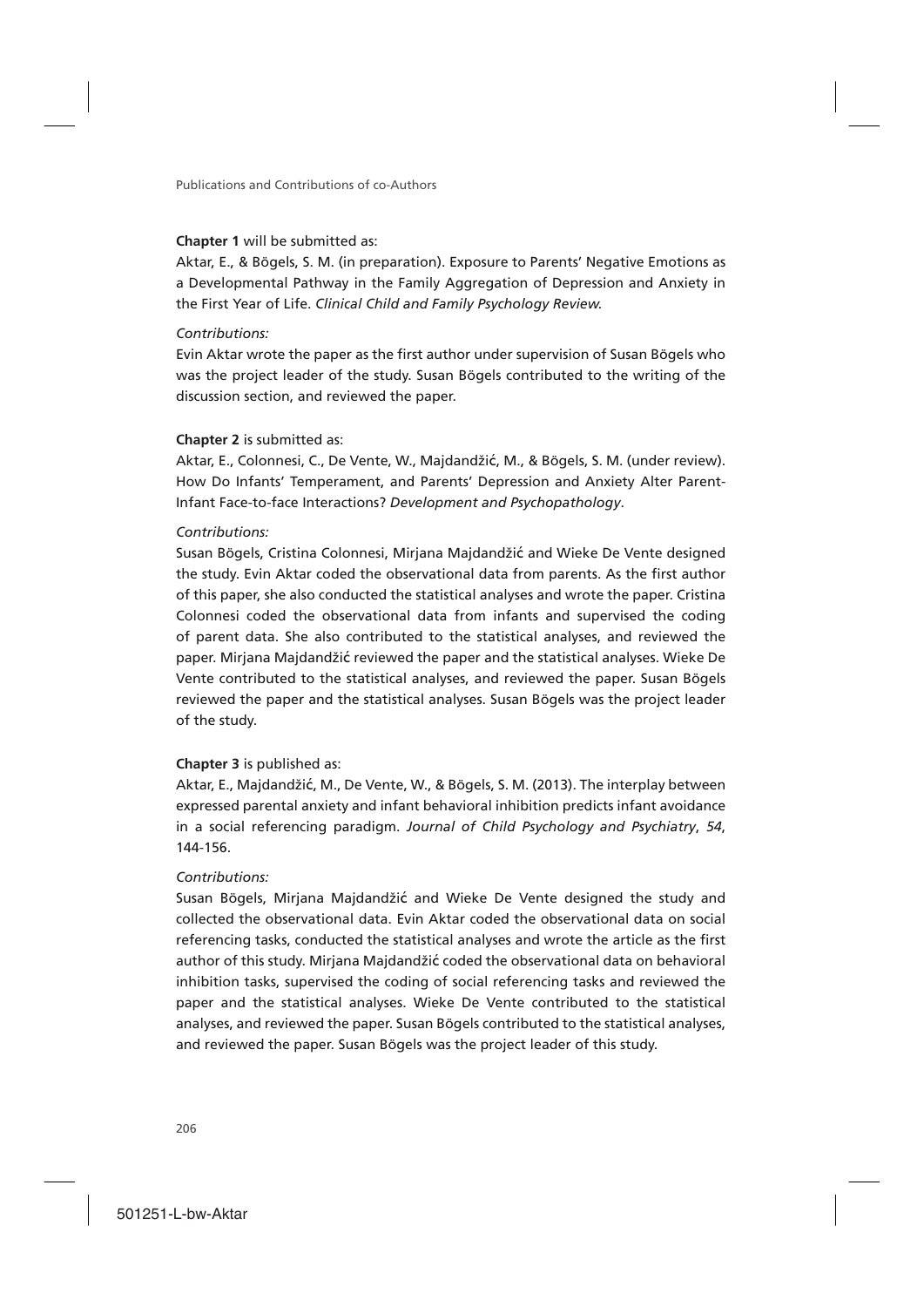#### **Chapter 4** is published as:

Aktar, E., Majdandžić, M., De Vente, W., & Bögels, S. M. (2014). Parental social anxiety disorder prospectively predicts toddlers' fear/avoidance in a social referencing paradigm. *Journal of Child Psychology and Psychiatry*, *55*, 77-87.

#### *Contributions:*

Susan Bögels, Mirjana Majdandžić and Wieke De Vente designed the study and collected the observational data. Evin Aktar coded the observational data on social referencing tasks, conducted the statistical analyses and wrote the article as the first author of this study. Wieke De Vente contributed to the statistical analyses, and reviewed the paper. Mirjana Majdandžić coded the observational data on behavioral inhibition tasks, and reviewed the paper and statistical analyses. Susan Bögels reviewed the paper and statistical analyses. Susan Bögels was the project leader of this study.

#### **Chapter 5** is submitted as:

Aktar, E., Mandell, D. J., De Vente, W., Majdandžić, M., Oort, F. J., Van Renswoude, D., Raijmakers, M. E. J., & Bögels, S. M. (under review). Infants' fearful temperament and mothers' and fathers' anxiety symptoms predict infants' attention to facial expressions of emotion. *Journal of Abnormal Child Psychology.*

#### *Contributions:*

Evin Aktar designed this study, conducted the statistical analyses and wrote the article as the first author. Dorothy Mandell contributed to the design of the experiment, and to the statistical analyses, and reviewed the paper. Wieke De Vente and Mirjana Majdandžić contributed to the design of the experiment, reviewed the paper and the statistical analyses. Frans Oort contributed to the statistical analyses. Daan Van Renswoude computed the fixation data, and reviewed the paper. Maartje Raijmakers and Susan Bögels were the project leaders of this study, they contributed to the design of the experiment, reviewed the paper and statistical analyses.

#### **Chapter 6** is submitted as:

Aktar, E., Mandell, D. J., De Vente, W., Majdandžić, Raijmakers, M. E. J., & Bögels, S. M. (under review). Infants' Temperament, and Mothers' and Fathers' Depression Predict Infants' Attention to Objects Paired with Emotional Faces. *Journal of Abnormal Child Psychology.*

#### *Contributions:*

Evin Aktar designed this study, conducted the statistical analyses and wrote the article as the first author. Dorothy Mandell contributed to the design of the experiment, reviewed the paper and statistical analyses. Wieke De Vente and Mirjana Majdandžić contributed to the design of the experiment, reviewed the paper and the statistical analyses. Maartje Raijmakers and Susan Bögels were the project leaders of this study, they contributed to the design of the experiments, reviewed the paper and statistical analyses.